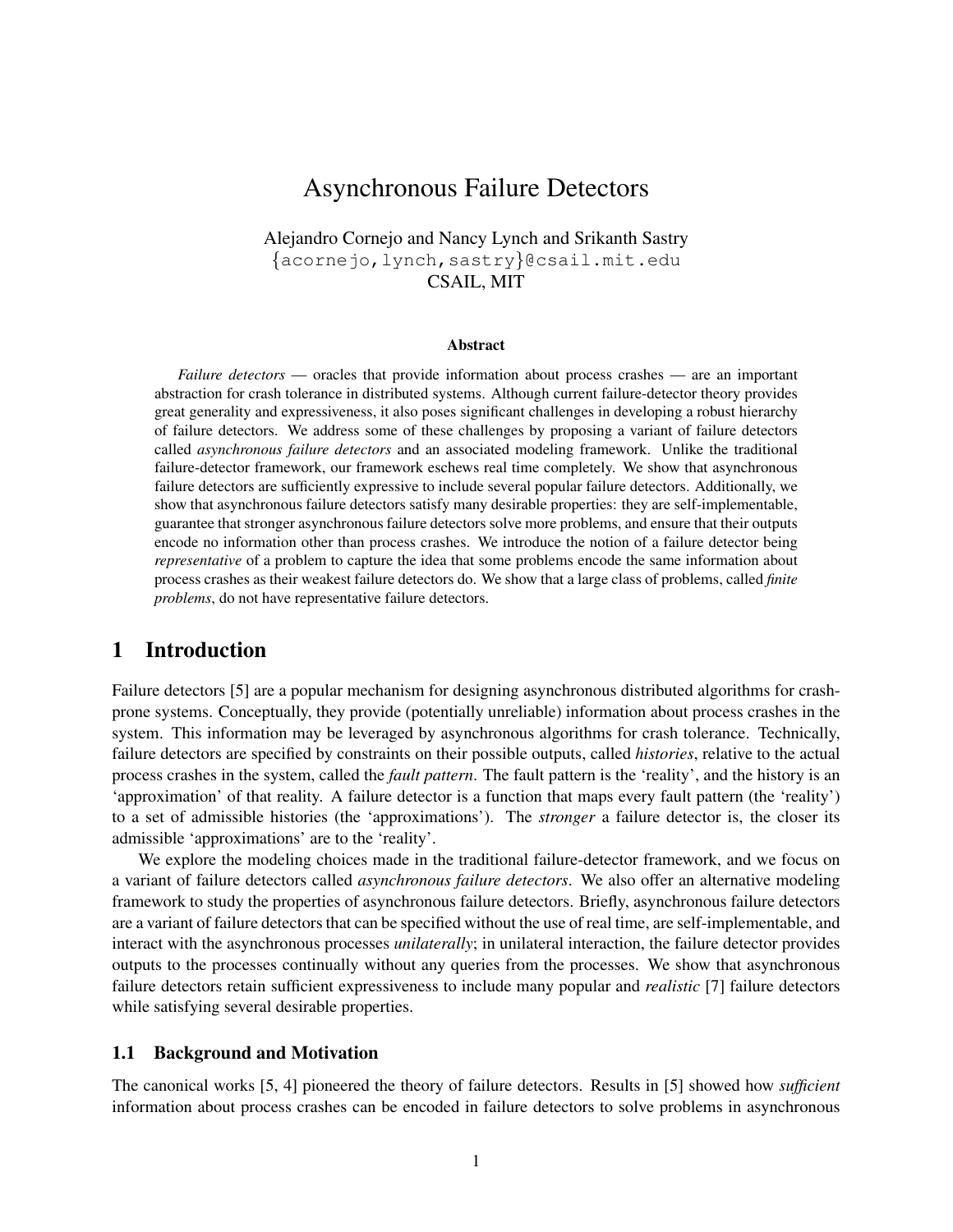systems. Complementary work in [4] showed that some information about crashes is actually *necessary*; in particular, they showed that  $\Omega$  is a "weakest" failure detector to solve consensus in crash-prone asynchronous systems. Their proposed proof technique has been used to demonstrate weakest failure detectors for many problems in crash-prone asynchronous systems (cf. [8, 24, 11, 14]). Recent results have shown that a large class of problems have a weakest failure detector [17] while yet another class of problems do not have a weakest failure detector [3].

From a modeling perspective, failure detectors mark a departure from conventional descriptions of distributed systems. Conventionally, the behavior of all the entities in a distributed system model — processes, channels, and other entities — are either all asynchronous or are all constrained by the passage of real time. In contrast, in the failure-detector model, only the failure-detector behavior is constrained by real time, whereas the behavior of all other entities is asynchronous. The differences between the two styles of models have been the subject of recent work [6, 17] which has brought the theory of failure detectors under additional scrutiny. We discuss five aspects of failure-detector theory that remain unresolved: selfimplementability, interaction mechanism, the kind of information provided by a failure detector, comparing failure-detector strengths, and the relationship between weakest failure detectors and partial synchrony.

Self-Implementability. Failure detectors need not be *self-implementable*. That is, there exist failure detectors (say)  $D$  such that it is not possible for any asynchronous distributed algorithm to implement an admissible behavior of D despite having access to the outputs from D. Since a failure detector  $D'$  is stronger then a failure detector D iff D' can implement D, we arrive at an unexpected result that a failure detector D need not be comparable to itself.

Jayanti et. al. resolve the issue of self-implementability in [17] by separating the notion of a failure detector from an *implementation of a failure detector*. A failure detector provides outputs to each process at each time instant, but a failure-detector implementation provides outputs only upon being queried. An implementation of a failure detector  $D$  is said to be correct if, for every query, the output of the implementation is a valid output of  $D$  for some time in the interval between the query and the output. In effect, the definition of "implementing a failure detector" in [17] collapses multiple classes of distinct failure detectors into a single equivalence class.<sup>1</sup> The broader impact of results from [17] on the landscape of failure-detector theory remains unexplored.

Interaction Mechanism. The mechanism proposed in [17] explicitly requires that failure-detector implementations interact with processes via a query-based interface. An alternative interface is one in which failure-detector implementations provide outputs to processes unilaterally and continually, without queries. To our knowledge, the motivation for choosing either interface has not been adequately elucidated despite non-trivial consequences of the choice. For instance, recall that self-implementability of a failure detector in [17] depends critically on the query-based interface. Also, the so-called 'lazy' implementations of failure detectors [10] depend on a query-based interface to ensure communication efficiency; an analogous optimization is not known with a unilateral interface. Therefore, the significance and consequences of the interaction model merit investigation.

Information About Crashes Alone. Whether or not failure detectors can provide information about events other than process crashes has a significant impact on the weakest failure detectors for problems such as Non-Blocking Atomic Commit [14, 15] and Uniform Reliable Broadcast [1, 16]. In order to restrict failure detectors to the ones that give information only about crashes, the authors in [1] consider failure detectors that are exclusively a function of the fault pattern. In [14], the authors further restrict the universe of failure detectors to *timeless* failure detectors, which provide information only about the set of processes that crash, and no information about *when* they crash. To our knowledge, the necessary and sufficient conditions for

<sup>&</sup>lt;sup>1</sup>For example, consider the instantaneously perfect failure detector  $\mathcal{P}^+$  [6] which always outputs the exactly the set of crashed processes and the perfect failure detector  $\mathcal{P}$  [5] which never suspects live processes and eventually and permanently suspects crashed processes. Under the definition of "implementing a failure detector" from [17], an implementation of  $\mathcal{P}^+$  is indistinguishable from an implementation of P.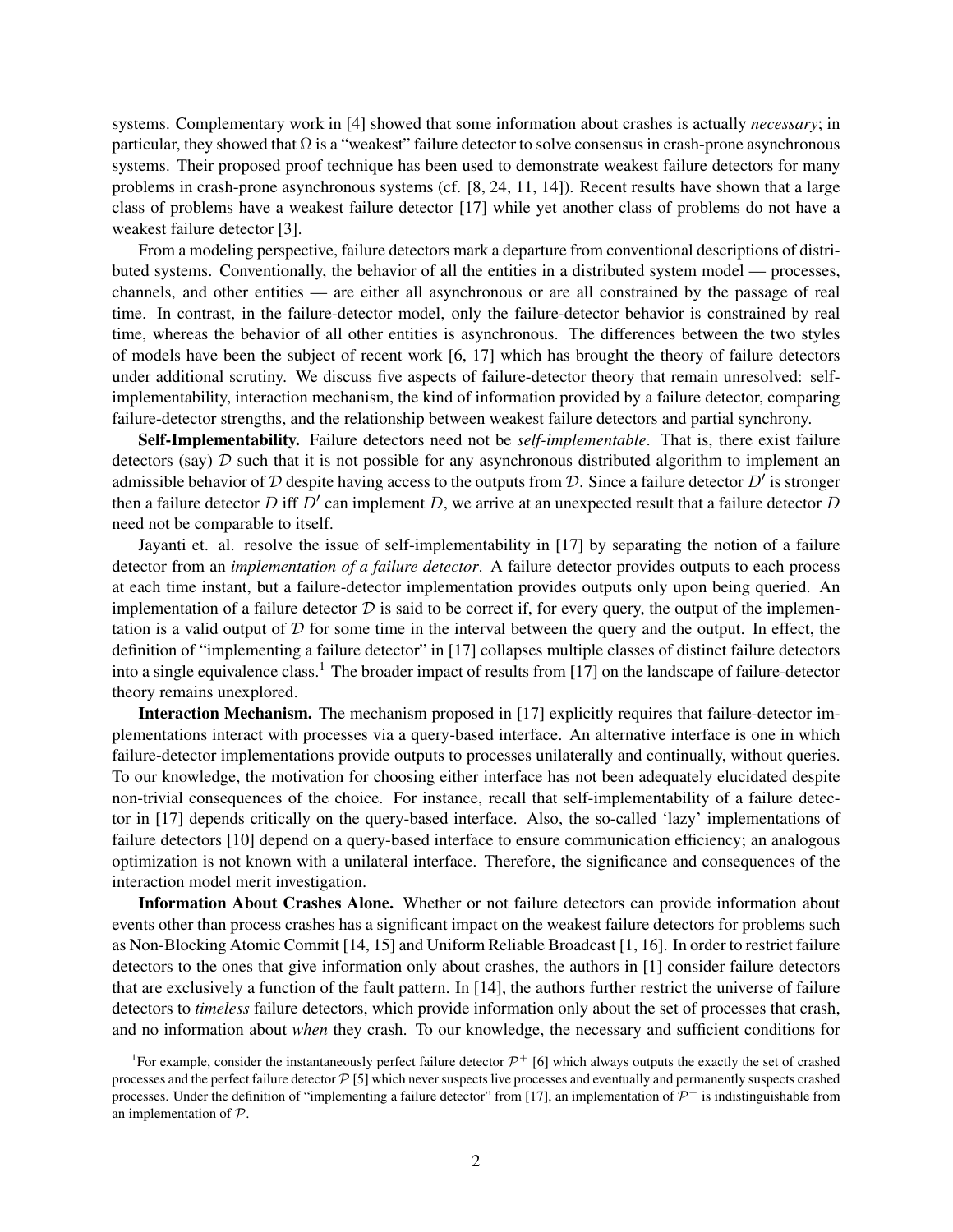failure detectors to provide information about crashes alone remains unresolved.

Comparing Failure Detectors. Not all information provided by failure detectors may be useful in an asynchronous system. For instance, if a failure detector provides the current real-time in its outputs (in addition to other information), the processes cannot use this information because passage of real time is not modeled in an asynchronous system. Suppose we consider two failure detectors  $D$  and  $D'$  where  $D$  is timeless, and D' provides all the information provided by D; additionally D' provides the current real time as well. Clearly,  $D'$  is strictly stronger than  $D$ . However, since the asynchronous system cannot use the information about real time provided by  $D'$ , there exist no problems that can be solved in an asynchronous system with  $D'$ , but that cannot be solved with  $D$ . This leads to a curious conclusion: there exist failure detectors (say) D and D' such that D' is strictly stronger than D, and yet D' cannot solve a harder problem than D. This begs the following question: what does the relative strength of failure detectors tell us about the relative hardness of problems they solve?

Weakest Failure Detectors and Partial Synchrony. Failure detectors are often viewed as distributed objects that encode information about the temporal constraints on computation and communication necessary for their implementation; the popular perception is that several failure detectors are substitutable for partial synchrony in distributed systems  $[19, 21, 20]$ . Therefore, if a failure detector D is the weakest to solve a problem  $P$ , then a natural question follows: is the synchronism encoded in the outputs of  $D$  the minimal synchronism necessary to solve  $P$  in a crash-prone partially synchronous system? Work to date suggests that the answer is affirmative for some problems [19, 22] and negative for others [6]. To our knowledge, there is no characterization of the problems for which the aforementioned question is answered in the affirmative or in the negative.

Summary. Based on our understanding of the state of the art, we see that failure-detector theory is a very general theory of crash tolerance with important results and novel methods. These results and methods provide a qualitative understanding of the amount of information about crashes necessary and sufficient to solve various problems in asynchronous systems. However, the generality of the theory makes it difficult to develop a robust hierarchy of failure detectors and to determine the relative hardness of solving problems in crash-prone asynchronous systems.

### 1.2 Contribution

In this paper, we examine a new variant of failure detectors called *asynchronous failure detectors* (AFDs) and we show that they satisfy many desirable properties. We define AFDs through a set of basic properties that we expect any "reasonable" failure detector to satisfy. We demonstrate the expressiveness of AFDs by defining many traditional failure detectors as AFDs. Restricting our focus to AFDs offers several advantages.

First, AFDs are self-implementable and their specification does not require real time. Therefore, unlike current failure-detector models, all the entities in the distributed system are asynchronous. In order to specify AFDs, we propose a new modeling framework that completely eschews real time, which allows us to view failure detectors as problems within the asynchronous model. This allows us to compare failure detectors as we compare problems; it also allows us to compare problems with failure detectors, and vice versa.

Second, AFDs provide outputs to the processes unilaterally, without queries. Therefore we preserve the advantages offered by the framework in [17] while ensuring failure detectors provide information only about process crashes.

Third, the hierarchy of AFDs ordered by their relative strength induces an analogous hierarchy of problems ordered by their relative hardness. In fact, if an AFD  $D$  is strictly stronger than another AFD  $D'$ , then we show that the set of problems solvable with  $D$  is a strict superset of the set of problems solvable by  $D$ .

Fourth, AFDs clarify a relationship between a weakest failure detector to solve a problem and the minimal synchronism that is necessary and sufficient to solve the same problem. We introduce the concept of representative AFDs for a problem. Briefly, an AFD  $D$  is "representative" of a problem  $P$  iff  $D$  is sufficient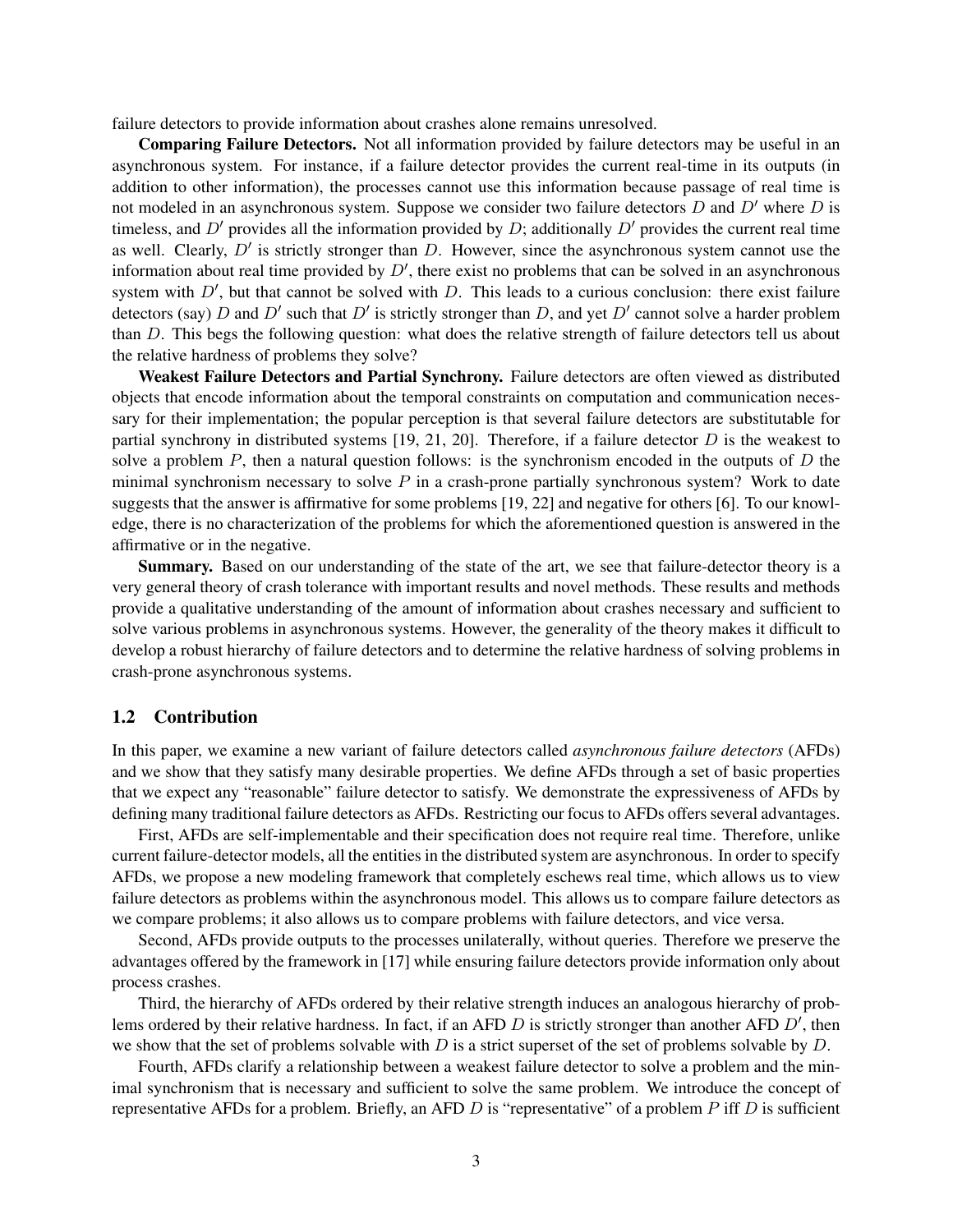to solve P and D can be extracted from a (blackbox) solution to P. By construction, the synchronism encoded by the outputs of a representative AFD for a problem  $P$  is also the minimal synchronism sufficient to solve P. We show that finite problems (such as consensus and set agreement) do not have a representative AFD, but they have a weakest failure detector [17].

## 2 I/O Automata

We use the I/O Automata framework [18] for specifying the system model and failure detectors. Briefly, in the I/O framework each component of a distributed system is modeled as a state machine, where different components interact with each other through input and output actions. This section provides an overview of I/O-Automata-related definitions used in this paper. See [18, Chapter 8] for a thorough description of the I/O Automata framework.

## 2.1 Definitions

An I/O automaton (or simply, an automaton) is a (possibly infinite) state machine. Formally, an I/O automaton consists of five components: a signature, a set of states, a set of initial states, a state-transition relation, and a set of tasks. We describe these components next.

Actions, Signature, and Tasks. The state transitions in an automaton are associated with named *actions*; the set of actions of an automaton A is denoted  $act(A)$ . Actions are classified as *input*, *output*, or *internal*, and they constitute the *signature* of the automaton. The set of input, output, and internal actions of an automaton A are denoted input(A), output(A), and internal(A), respectively. Input and output actions are collectively called *external* actions, and output and internal actions are collectively called *locally controlled* actions. The locally controlled actions of an automaton are partitioned into *tasks*.

Internal actions of an automaton are visible only to the automaton itself whereas external actions are visible to other automata as well; automata interact with each other through external actions. Unlike locally controlled actions, input actions arrive from the outside and are assumed not to be under the automaton's control.

**States.** The set of states of an automaton A is denoted states(A). A non-empty subset  $init(A) \subseteq$ states(A) is designated to be the set of *initial states*.

State-Transition relation. The state transitions in an automaton A are restricted by a *state-transition relation*, denoted  $trans(A)$ , which is a set of tuples of the form  $(s, a, s')$  where  $s, s' \in states(A)$  and  $a \in act(A)$ . Each such tuple  $(s, a, s')$  is a *transition*, or a *step*, of A.

For a given state s and an action a, if  $trans(A)$  has some step of the form  $(s, a, s')$ , then a is said to be *enabled* in s. Every input action in A is enabled in all the states of A. A task C, which consists of a set of locally controlled actions, is said to be *enabled* in a state s iff some action in C is enabled in state s.

Intuitively, each step of the form  $(s, a, s')$  denotes the following behavior: the automaton A, in state s, performs action  $a$  and changes its state to  $s'$ .

## 2.2 Executions And Traces

Now we describe how an automaton executes. An *execution fragment* of an automaton A is a finite sequence  $s_0, a_1, s_1, a_2, \ldots, s_{k-1}, a_k, s_k$ , or an infinite sequence  $s_0, a_1, s_1, a_2, \ldots, s_{k-1}, a_k, s_k, \ldots$ , of alternating states and actions of A such that for every  $k \geq 0$ , action  $a_{k+1}$  is enabled in state  $s_k$ . An execution fragment that starts with an initial state is called an *execution*. Each occurrence of an action in an execution fragment is said to be an *event*.

A *trace* of an execution denotes only the externally observable behavior. Formally, the trace t of an execution  $\alpha$  is the subsequence of  $\alpha$  consisting of all the external actions. We say that t is a trace of an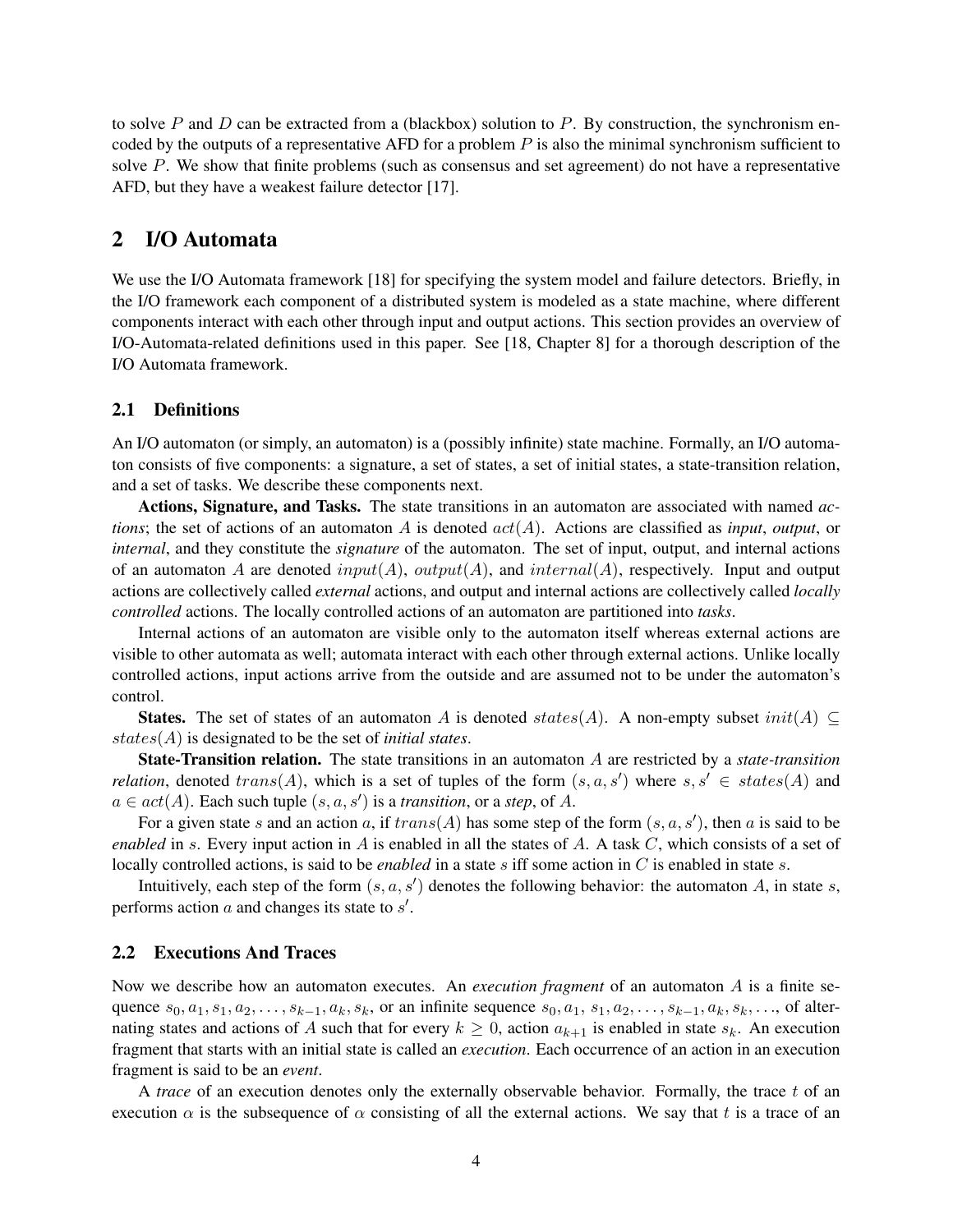automaton  $A$  if  $t$  is the trace of some execution of  $A$ . When referring to specific events in a trace, we use the following convention: if t contains at least x events, then  $t[x]$  denotes the  $x^{th}$  event in the trace t, and otherwise,  $t[x] = \bot$ . Throughout this article, we assume that no action is named  $\bot$ .

It is useful to consider subsequences of traces that contain only certain events. We accomplish this through the notion of a *projection*. Given a sequence of actions t and a set of actions  $B$ , the projection of t over B, denoted  $t|_B$ , is the subsequence of t consisting of exactly the events from B.

### 2.3 Composing I/O Automata

A collection of I/O automata may be composed by matching output actions of some automata with the samenamed input actions of others. Specifically, each output of an automaton may be matched with same-named input of any number of other automata. Upon composition, all the actions with the same name are performed together.

### 2.4 Fairness

When considering executions of a composition of I/O automata, we are interested in the executions in which all the automata get fair turns to perform steps; such executions are called fair executions.

Recall that in each automaton, the locally controlled actions are partitioned into tasks. An execution fragment  $\alpha$  of an automaton A is said to be a *fair execution fragment* iff the following two conditions hold for every task C in A. (1) If  $\alpha$  is finite, then no action in C is enabled in the final state of  $\alpha$ . (2) If  $\alpha$  is infinite, then either (a)  $\alpha$  contains infinitely many events from C, or (b)  $\alpha$  contains infinitely many occurrences of states in which C is not enabled.

A trace t of A is said to be a *fair trace* if t is the trace of a fair execution of A.

### 2.5 Deterministic Automata

We define an action a (of an automaton A) to be *deterministic* iff for every state s, there exists at most one transition of the form  $(s, a, s')$  in  $trans(A)$ . We define an automaton A to be *task deterministic* iff (1) for every task C and every state s of A, at most one action in C is enabled in s, and (2) all the actions in A are deterministic. An automaton is said to be *deterministic* iff it is task deterministic, has exactly one task, and has a unique start state.

## 3 Crash Problems

This section provides definitions of problems, distributed problems, crashes, crash problems and asynchronous failure detectors.

#### 3.1 Problems

A *problem* P is a tuple  $(I_P, O_P, T_P)$  where  $I_P$  and  $O_P$  are disjoint sets of actions and  $T_P$  is a set of (finite or infinite) sequences over these actions.

Distributed Problems. Here, we introduce a fixed finite set  $\Pi$  of n location IDs; we assume that  $\Pi$  does not contain the element ⊥.

For a problem P, we define a mapping  $loc: I_P \cup O_P \to \Pi \cup {\{\perp\}}$  which associates an action to a location ID or  $\bot$ . For an action a, if  $loc(a) = i$  and  $i \in \Pi$ , then a is said to *occur at* i. Problem P is said to be *distributed* over  $\Pi$  if, for every action  $a \in I_P \cup O_P$ ,  $loc(a) \in \Pi$ .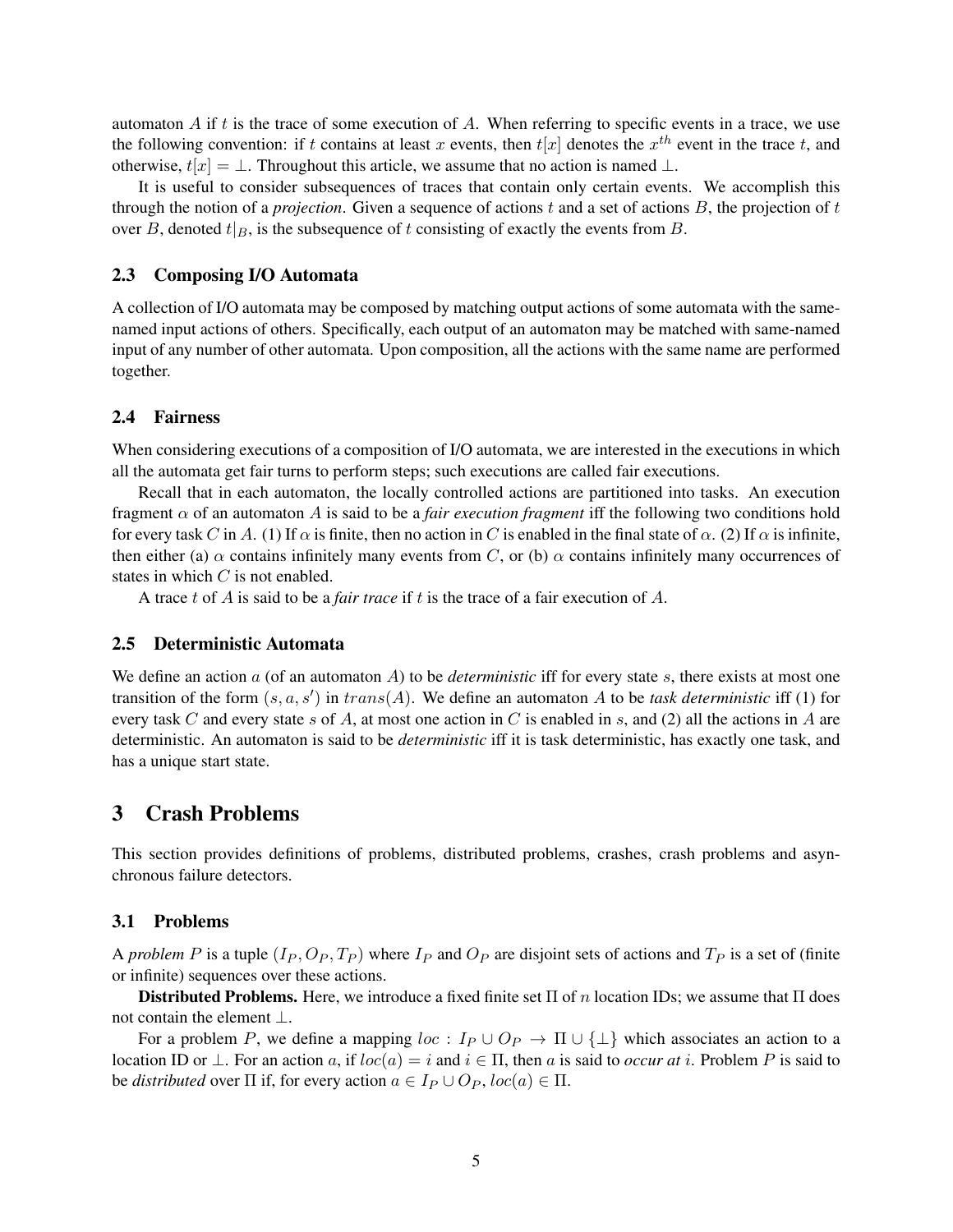For convenience, the location of each action is included in the name of the action as a subscript; for instance, if an action  $a$  occurs at  $i$ , then the action is named  $a_i$ .

**Crash Problems.** We posit the existence of a set of actions  $\{crash_i | i \in \Pi\}$ , denoted  $\hat{I}$ ; according to our conventions  $loc(crash_i) = i$ . A problem  $P \equiv (I_P, O_P, T_P)$  that is distributed over  $\Pi$ , is said to be a *crash problem* iff, for each  $i \in \Pi$ ,  $crash_i$  is an action in  $I_P$ ; that is,  $\hat{I} \subseteq I_P$ .

Given a sequence  $t \in T_P$ , faulty(t) denotes the set of locations at which a crash event occurs in t. Similarly, *live(t)* denotes the set of locations for which a *crash* event does not occur in t. The locations in  $faulty(t)$  are said to be *faulty* in t, and the locations in live (t) are said to be live in t.

For convenience, we assume that for any two distinct crash problems  $P \equiv (I_P, O_P, T_P)$  and  $P' \equiv$  $(I_{P'}, O_{P'}, T_{P'})$ ,  $(I_P \cup O_P) \cap (I_{P'} \cup O_{P'}) = I$ . The foregoing assumption simplifies the issues involving composition of automata; we discuss these in Section 5.

### 3.2 Asynchronous Failure Detectors

Recall that a failure detector is an oracle that provides information about crash failures. In our modeling framework, we view failure detectors as a special type of crash problems and are called *asynchronous failure detectors*. A necessary condition for a crash problem  $P \equiv (I_P, O_P, T_P)$  to be an asynchronous failure detector is *crash exclusivity*, which states that  $I_P = \tilde{I}$ ; that is, the actions  $I_P$  are exactly the *crash* actions. Crash exclusivity guarantees that the only inputs to a failure detector are the *crash* events, and hence, failure detectors provide information only about crashes. An asynchronous failure detector also satisfies additional properties, but before describing these properties formally we need some auxiliary definitions.

Let  $D \equiv (\hat{I}, O_D, T_D)$  be a crash problem. For each  $i \in \Pi$ ,  $\mathcal{F}_i$  is the set of actions in  $O_D$  at i; thus,  $O_D = \bigcup_{i \in \Pi} \mathcal{F}_i$ . We begin by defining the following terms. Let t be an arbitrary sequence over  $\hat{I} \cup O_D$ .

**Valid sequences.** The sequence t is said to be *valid* iff (1) for every  $i \in \Pi$ , no event in  $O_D$  occurs at i after a  $crash_i$  event in t, and (2) if no  $crash_i$  event occurs in t, then t contains infinitely many events in  $O_D$ at i.

**Sampling.** A sequence t' is a *sampling* of t iff (1) t' is a subsequence t, (2) for every location  $i \in \Pi$ , (a) if i is live in t, then  $t'|_{\mathcal{F}_i} = t|_{\mathcal{F}_i}$ , and (b) if i is faulty in t, then i is faulty in  $t'$  and  $t'|_{\mathcal{F}_i}$  is a prefix of  $t|_{\mathcal{F}_i}$ .

**Constrained reordering.** Let  $t'$  be a permutation of events in  $t$ ;  $t'$  is constrained reordering of  $t$  iff, for every pair of events e and e', if (1) e precedes e' in t and (2) either  $loc(e) = loc(e')$ , or  $e \in \hat{I}$ , then e precedes  $e'$  in  $t'$  as well.

Now we define an asynchronous failure detector. A crash problem of the form  $D \equiv (\hat{I}, O_D, T_D)$  (which satisfies crash exclusivity) is an *asynchronous failure detector* (AFD, for short) iff D satisfies the following properties.

**Validity.** Every sequence  $t \in T_D$  is valid.

**Closure Under Sampling.** For every sequence  $t \in T_D$ , every sampling of t is in  $T_D$ .

Closure Under Constrained Reordering. For every sequence  $t \in T_D$ , every constrained reordering of t is in  $T_D$ .

A brief motivation for the above properties is in order. The validity property ensures that after a location crashes, no outputs occur at that location, and if a location does not crash, outputs occur infinitely often at that location. Closure under sampling permits a failure detector to 'skip' or 'miss' any suffix of outputs at a faulty location. Finally, closure under constrained reordering permits 'delaying' output events at any location.

## 3.3 Examples of AFDs

Here, we specify some of the failure detectors that are most widely used and cited in literature, as AFDs.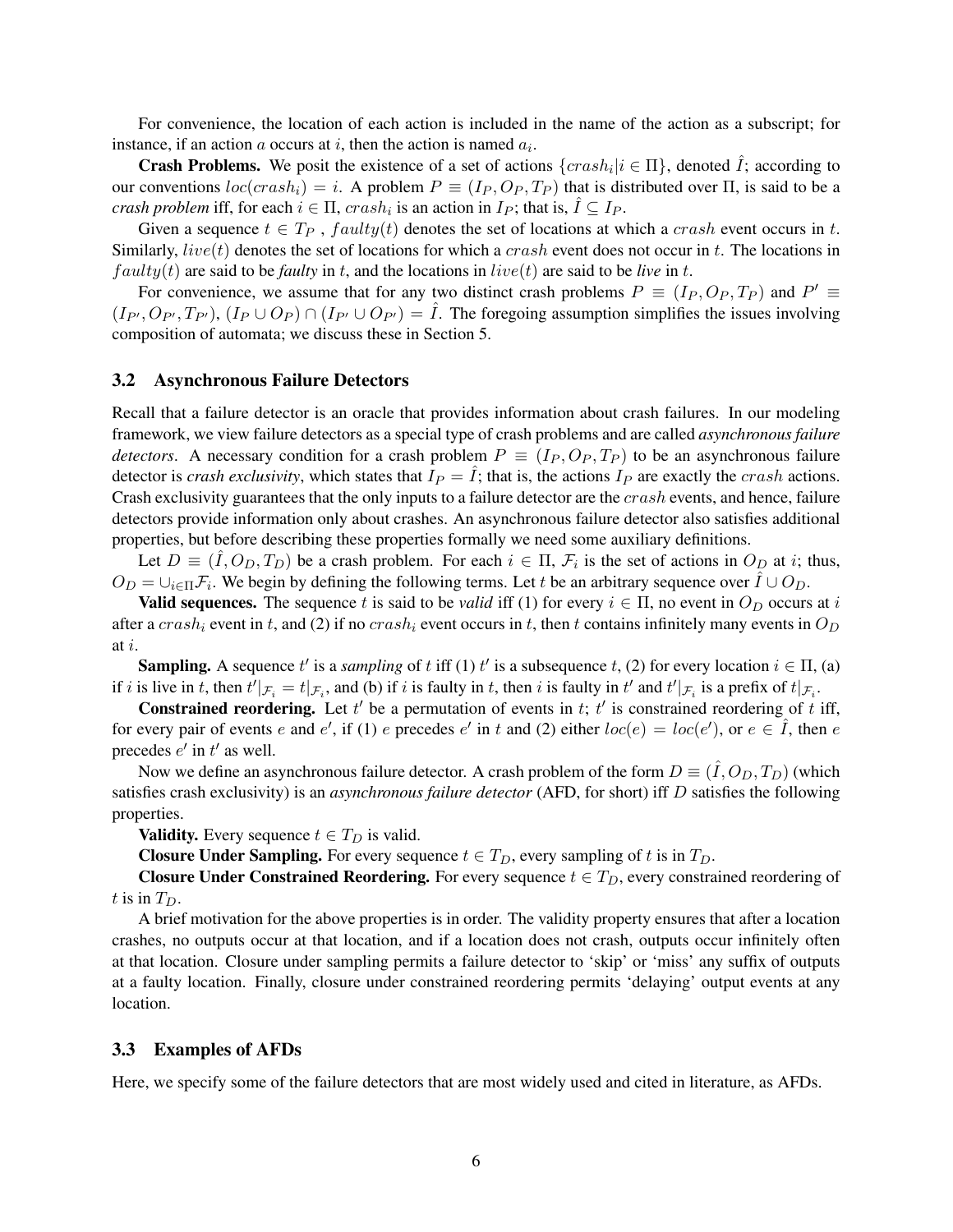**The Leader Election Oracle.** Informally,  $\Omega$  continually outputs a location ID at each location; eventually and permanently,  $\Omega$  outputs the ID of a unique live location at all the live locations.

We specify our version of  $\Omega \equiv (\hat{I}, O_{\Omega}, T_{\Omega})$  as follows. The action set  $O_{\Omega} = \cup_{i \in \Pi} \mathcal{F}_i$ , where, for each  $i \in \Pi$ ,  $\mathcal{F}_i = \{FD \cdot \Omega(j)_i | j \in \Pi\}$ .  $T_{\Omega}$  is the set of all valid sequences t over  $\hat{I} \cup O_{\Omega}$  that satisfy the following property: *if* live(t)  $\neq$   $\emptyset$ , then there exists a location  $l \in live(t)$  and a suffix  $t_{suff}$  of  $t$  such that,  $t_{suff}|_{O_{\Omega}}$  is *a sequence over the set*  $\{FD\text{-}\Omega(l)_i | i \in live(t)\}.$ 

Perfect and Eventually Perfect Failure Detectors. Here we specify two popular failure detectors among the canonical failure detector from [5]: the perfect failure detector  $\mathcal P$  and the eventually perfect failure detector  $\Diamond P$ . Informally, P never suspects any location (say) i until event crash<sub>i</sub> occurs, and it eventually and permanently suspects crashed locations;  $\Diamond \mathcal{P}$  eventually and permanently never suspects live locations and eventually and permanently suspects faulty locations.

We specify our version of  $P \equiv (\hat{I}, O_{\mathcal{P}}, T_{\mathcal{P}})$  as follows. The action set  $O_{\mathcal{P}} = \cup_{i \in \Pi} \mathcal{F}_i$ , where, for each  $i \in \Pi$ ,  $\mathcal{F}_i = \{FD\text{-}P(S)_i | S \in 2^{\Pi}\}\$ .  $T_{\mathcal{P}}$  is the set of all valid sequences t over  $\hat{I} \cup O_{\mathcal{P}}$  that satisfy the following two properties. (1) For every prefix  $t_{pre}$  of t, if  $i \in live(t_{pre})$ , then for each  $j \in \Pi$  and for every event of the form  $FD\text{-}P(S)_j$  in  $t_{pre}$ ,  $i \notin S$ . (2) There exists a suffix  $t_{sus}$  of t such that, for every  $i \in$  f aulty(t), for each  $j \in \Pi$ , and for every event of the form  $FD\text{-}P(S)_j$  in  $t_{sus}$ ,  $i \in S$ .

We specify our version  $\Diamond P \equiv (\hat{I}, O_{\Diamond P}, T_{\Diamond P})$  as follows. The action set  $O_{\Diamond P} = \cup_{i \in \Pi} \mathcal{F}_i$ , where, for each  $i \in \Pi$ ,  $\mathcal{F}_i = \{FD \cdot \Diamond \mathcal{P}(S)_i | S \in 2^{\Pi}\}\$ .  $T_{\Diamond \mathcal{P}}$  is the set of all valid sequences t over  $\hat{I} \cup O_{\Diamond \mathcal{P}}$  that satisfy the following two properties. (1) There exists a suffix  $t_{trust}$  of  $t$  such that, for every pair of locations  $i, j \in live(t)$ , and for every event of the form  $FD.\Diamond \mathcal{P}(S)_j$  in  $t_{trust}$ ,  $i \notin S$ . (2) There exists a suffix  $t_{sus}$  of t such that, for every  $i \in faulty(t)$ , for each  $j \in live(t)$ , and for every event of the form  $FD\cdot \Diamond P(S)_j$  in  $t_{sus}, i \in S.$ 

It is easy to see that  $\Omega \equiv (\hat{I}, O_{\Omega}, T_{\Omega})$ ,  $\mathcal{P} \equiv (\hat{I}, \hat{O}, T_{\mathcal{P}})$  and  $\Diamond \mathcal{P} \equiv (\hat{I}, \hat{O}, T_{\Diamond \mathcal{P}})$  satisfy all the properties of an AFD and the proof of the aforementioned assertion is left as an exercise for the reader. Similarly, it is straightforward to specify failure detectors like  $\Omega^k$  and  $\Psi_k$  as AFDs.

## 4 System Model and Definitions

An asynchronous system is modeled as the composition of a collection of the following I/O automata: process automata, channel automata, a crash automaton, and possibly other automata (including a failuredetector automata).

Process Automata. The system contains a collection of n process automata: one process automaton at each location. Each process automaton is a deterministic automaton whose actions occur at a single location. A process automaton whose actions occur at i is denoted  $proc(i)$ . It has an input action  $crash_i$  which is an output from the crash automaton; when  $crash<sub>i</sub>$  occurs, it permanently disables all locally controlled actions of  $proc(i)$ . The process automaton  $proc(i)$  sends and receives messages through a set of output actions  $\{send(m, j)_i | m \in \mathcal{M} \land j \in \Pi \setminus \{i\}\}$ , and a set of input actions  $\{receive(m, j)_i | m \in \mathcal{M} \land j \in \Pi \setminus \{i\}\}$ , respectively. In addition, process automata may interact with the environment automaton and other automata through additional actions.

A *distributed algorithm* A is a collection of process automata, one at each location; for convenience, we write  $A_i$  for the process automaton  $proc(i)$  at i.

**Channel Automata.** For every ordered pair  $(i, j)$  of distinct locations, the system contains a channel automaton  $C_{i,j}$ . The input actions are  $\{send(m,j)_i | m \in \mathcal{M}\}$ , which are outputs from the process automaton at i. The output actions are  ${receive(m, i)_i | m \in \mathcal{M}}$ , which are inputs to the process automaton at j. Each such channel automaton implements a *reliable FIFO link*.

**Crash Automaton.** The crash automaton contains the set  $\{crash_i | i \in \Pi\} \equiv \hat{I}$  of output actions and no input actions. Every sequence over  $\tilde{I}$  is a fair trace of the crash automaton.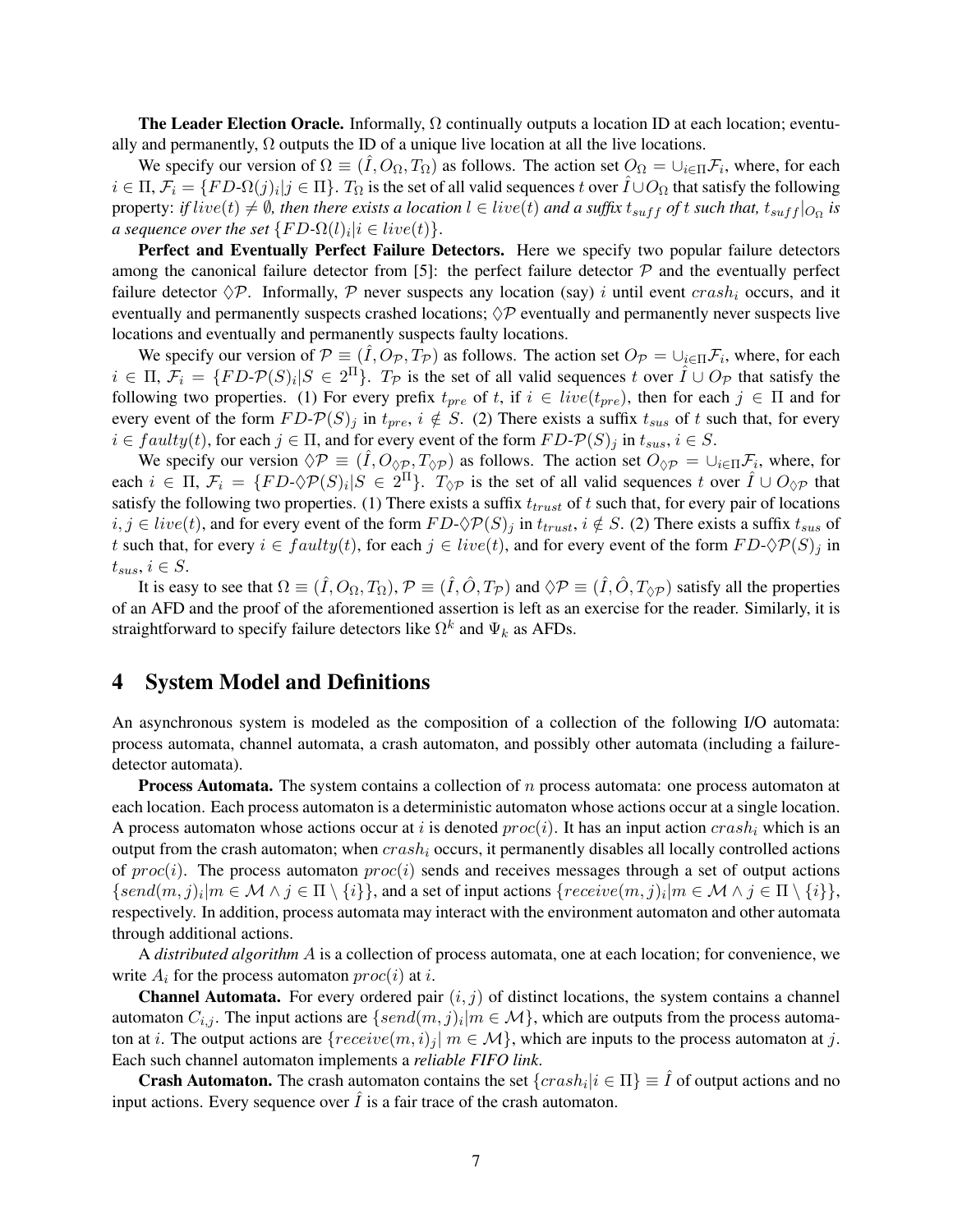

Figure 1: Interaction diagram for a message-passing asynchronous distributed system augmented with a failure detector automaton.

**Environment Automaton.** The environment automaton, denoted  $\mathcal{E}$ , models the external world with which the distributed system interacts. The external signature of the environment matches the input and output actions of the process automata that do not interact with other automata in the system. The set of fair traces that constitute the externally observable behavior of  $\mathcal E$  specifies "well-formedness" restrictions, which vary from one system to another.

Other Automata. The system may contain other automata with which the process automata and the crash automaton interact. Typically, these automata *solve* a crash problem, as defined in the next section.

## 5 Solving Problems

In this section, we define what it means for an automaton to solve a crash problem and for a distributed algorithm to solve a crash problem. We also define what it means for a system to solve a crash problem  $P$ using another crash problem  $P'$ . We use the aforementioned definitions to define what it means for an AFD to be sufficient to solve a crash problem, and vice versa.

### 5.1 Solving a Crash Problem

An automaton U *solves* a crash problem  $P \equiv (I_P, O_P, T_P)$  in an environment  $\mathcal E$ , if (1) the input actions of U are  $I_P$ , and the output actions of U are  $O_P$ , (2) the input actions of E are  $O_P$ , and the output actions of E are  $I_P \setminus \hat{I}$ , and (3) the set of fair traces of the composition of U, E, and the crash automaton is a subset of  $T_P$ .

A distributed algorithm A *solves a crash problem* P in an environment  $\mathcal E$  (or, A solves P in  $\mathcal E$ ), iff the automaton  $\hat{A}$ , which is obtained by composing A with the channel automata, solves P in  $\mathcal{E}$ . A crash problem P is said to be *solvable* in an environment  $\mathcal E$ , iff there exists a distributed algorithm A such that A solves P in E. If a crash problem is not solvable in E, then it is said to be *unsolvable* in  $\mathcal{E}$ .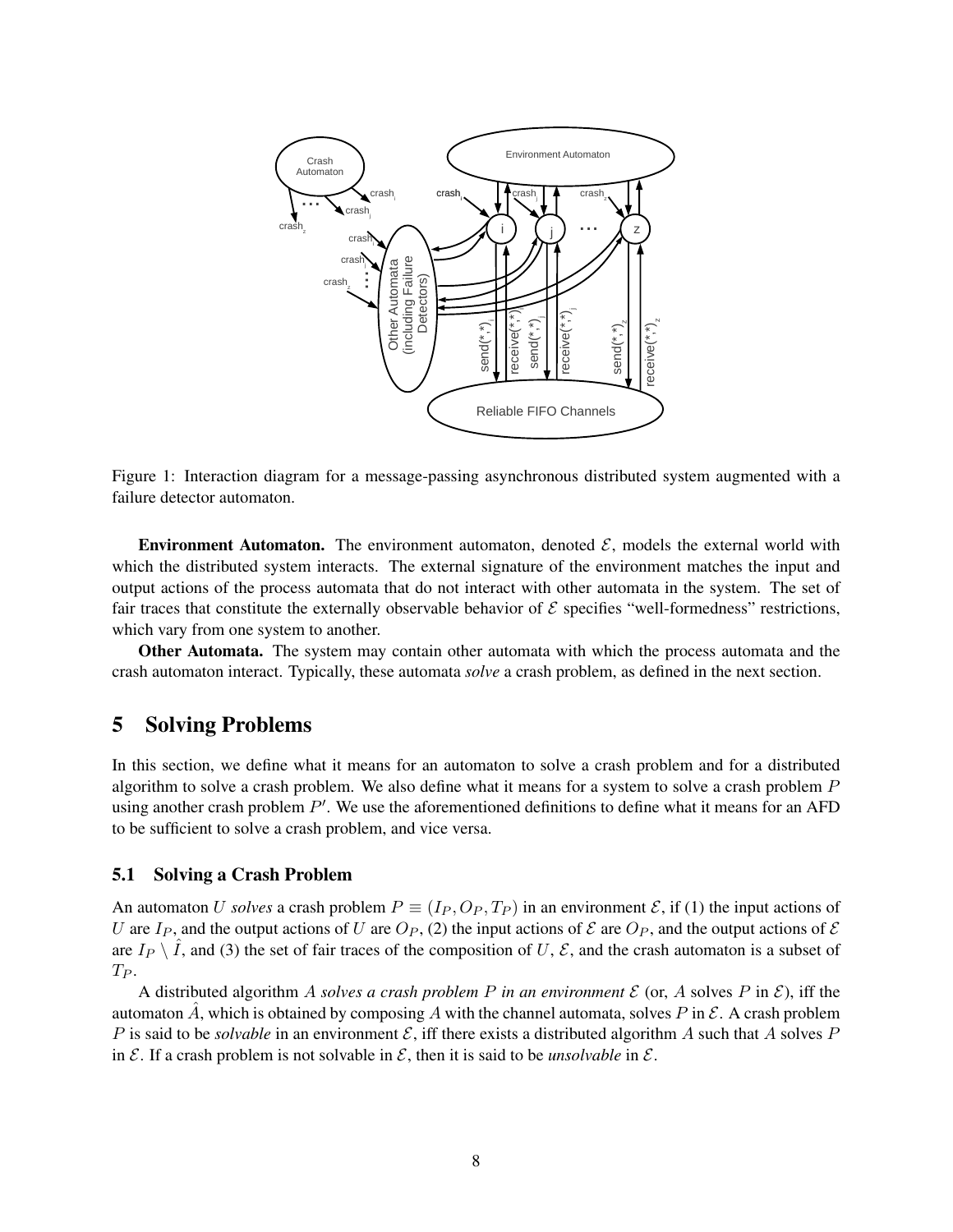### 5.2 Using One Crash Problem to Solve Another

Often, an unsolvable crash problem  $P$  may be solvable in a system that contains an automaton that solves some *other* unsolvable crash problem  $P'$ . We describe the relationship between  $P$  and  $P'$  as follows.

A distributed algorithm A *solves a crash problem* P *using another crash problem* P 0 *in an environment*  $\mathcal E$  (or succinctly, A solves P using P' in  $\mathcal E$ ), iff the following is true. Let  $\hat A$  be the composition of A with the channel automata, the crash automaton, and the environment  $\mathcal{E}$ . For every fair trace t of  $\hat{A}$ , if  $t|_{I_{P'}\cup O_{P'}} \in T_{P'}$ , then  $t|_{I_P\cup O_P} \in T_P$ .

We say that a crash problem  $P' \equiv (I_{P'}, O_{P'}, T_{P'})$  is sufficient to solve a crash problem  $P \equiv (I_P.O_P, T_P)$ , in environment  $\mathcal E$ , denoted  $P' \succeq_{\mathcal E} P$  iff there exists a distributed algorithm A that solves P using  $P'$  in  $\mathcal E$ . If  $P' \succeq_{\mathcal{E}} P$ , then also we say that P is solvable using P' in  $\mathcal{E}$ . If no such distributed algorithm exists, then we state that P is *unsolvable* using P' in  $\mathcal{E}$ , and we denote it as P'  $\neq_{\mathcal{E}} P$ .

It is worth noting that in the foregoing definition, the problems  $P$  and  $P'$  must be distinct in order for automata composition to be applicable. However, it is useful to consider problems that are "sufficient to solve themselves"; that is, given a crash problem P and an environment  $\mathcal E$ , it is useful to define the following relation:  $P \succeq_{\mathcal{E}} P$ . We do so using the notion of renaming.

#### 5.2.1 Renaming and Self-Implementability

A crash problem  $P' \equiv (I_{P'}, O_{P'}, T_{P'})$  is said to be a *renaming* of a crash problem  $P \equiv (I_P, O_P, T_P)$  iff (1)  $(I_P \cup O_P) \cap (I_{P'} \cup O_{P'}) = I$ , and there exist bijections  $r_{IO}: I_P \cup O_P \rightarrow I_{P'} \cup O_{P'}$  and  $r_T: T_D \rightarrow T_{D'}$ such that, (1) for each  $a \in \hat{I}$ ,  $r_{IO}(a) = a$ , for each  $a \in I_P \setminus \hat{I}$ ,  $r_{IO}(a) \in I_{P'} \setminus \hat{I}$ , for each  $a \in O_P$ ,  $r_{IO}(a) \in Op$ , (2) for each action  $a \in I_P \cup O_P$ ,  $loc(a) = loc(r_{IO}(a))$ , and (3) for each  $t \in T_P$  and for each  $x \in \mathbb{N}^+$ , if  $t[x] \neq \bot$ , then  $r_T(t)[x] = r_{IO}(t[x])$ .

Now, we can define the solvability of a crash problem  $P$  using itself as follows. We say that a crash problem P is *self-implementable* in environment  $\mathcal{E}$ , denoted  $P \succeq_{\mathcal{E}} P$ , iff there exists a renaming P' of P such that  $P \succeq_{\mathcal{E}} P'$ .

### 5.3 Using and Solving AFDs

Since an AFD is simply a kind of crash problem, we have automatic definitions for the following notions. (1) A distributed algorithm A solves an AFD D in environment  $\mathcal{E}$ . (2) A distributed algorithm A solves a crash problem P using an AFD D in environment  $\mathcal{E}$ . (3) An AFD D is sufficient to solve a crash problem P in environment  $\mathcal{E}$ . (4) A distributed algorithm A solves an AFD D using a crash problem P in environment  $\mathcal{E}$ . (5) A crash problem P is sufficient to solve an AFD D in environment  $\mathcal{E}$ . (6) A distributed algorithm A solves an AFD D' using another AFD D in environment  $\mathcal{E}$ . (7) An AFD D is sufficient to solve another AFD  $D'$  in environment  $\mathcal{E}$ . (8) An AFD  $D$  is self-implementable in environment  $\mathcal{E}$ .

We remark that when we talk about solving an AFD, the environment  $\mathcal E$  has no output actions because the AFD has no input actions except for  $I$ , which are inputs from the crash automaton. Therefore, we have the following lemma.

**Lemma 1.** For a crash-problem P, an AFD D, and an environment  $\mathcal{E}$ , if  $P \succeq_{\mathcal{E}} D$ , then for any other *environment*  $\mathcal{E}'$  with the same external signature as  $\mathcal{E}$ ,  $P \succeq_{\mathcal{E}'} D$ .

Consequently, when we refer to an AFD  $D$  being solvable using a crash problem (or an AFD)  $P$ , we generally omit the reference to the environment automaton and simply say that  $P$  is sufficient to solve  $D$ ; we denote this relationship by  $P \succeq D$ . Analogously, when we refer to a D being unsolvable using P, we denote this relationship by  $P \not\geq D$ .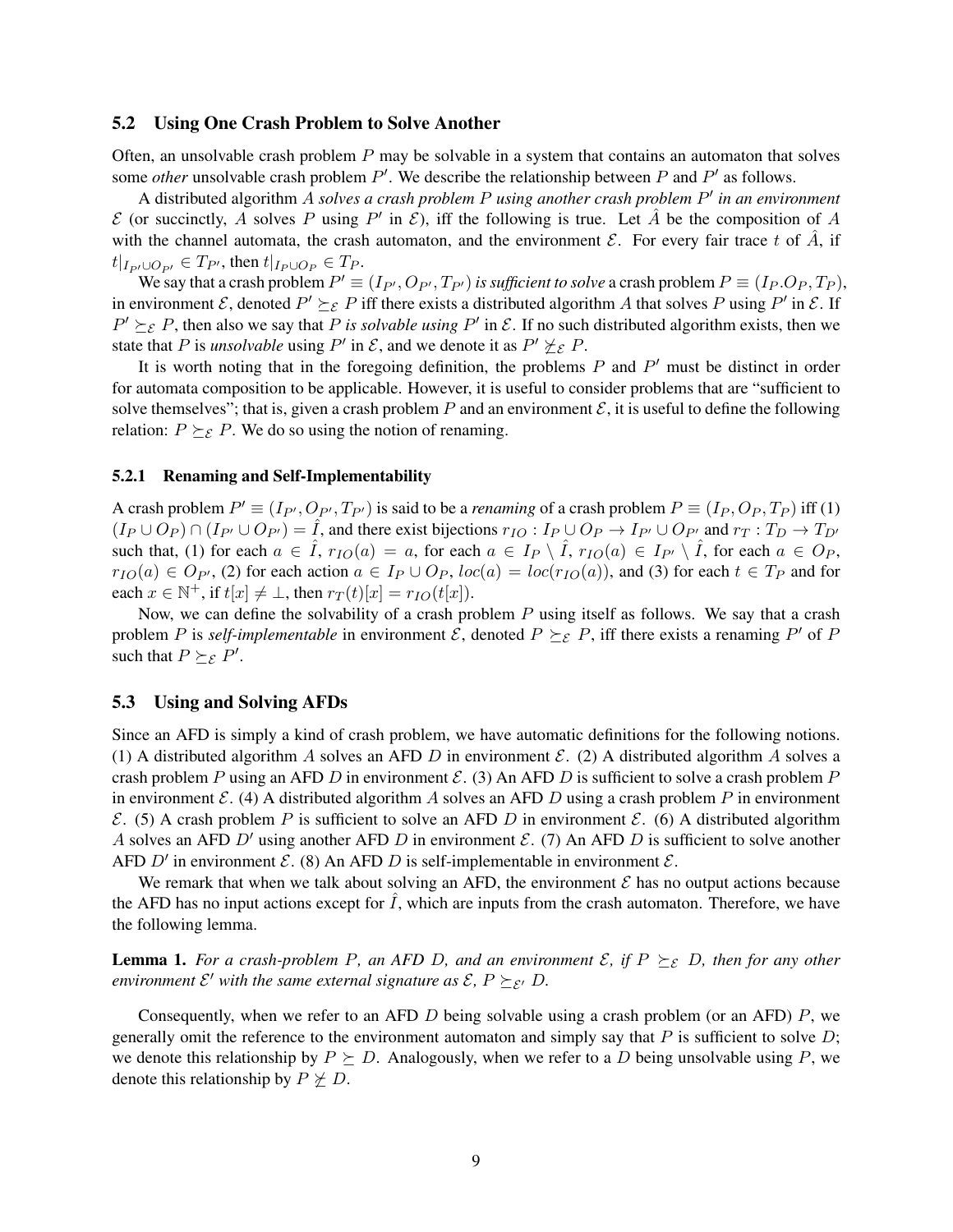Finally, if an AFD  $D$  is sufficient to solve another AFD  $D'$ , then we state that  $D$  *is stronger than*  $D'$ , and we denote that  $D \succeq D'$ . If  $D \succeq D'$ , but  $D' \not\succeq D$ , then we say that D is *strictly stronger* than D', and we denote that  $D \succ D'$ .

Next, we consider reflexivity of the  $\succeq$  relation between AFDs. We show that for every AFD D,  $D \succeq D$ must be true; that is, every AFD is self-implementable.

## 6 Self-Implementability of AFDs

Within the traditional definitions of failure detectors, it is well known that not all failure detectors selfimplementable (see [6] for a detailed discussion). In contrast we show that every AFD is self-implementable. Recall that an AFD D is self-implementable, denoted  $D \succeq D$ , iff there exists a renaming D' of D such that  $D \succeq D'.$ 

Algorithm For Self-Implementability. We provide a distributed algorithm  $A^{self}$  that demonstrates self implementability of an arbitrary AFD D. First, we fix an arbitrary AFD  $D \equiv (\hat{I}, O_D, T_D)$ . Let  $D' \equiv (\hat{I}, O_{D'}, T_{D'})$  be a renaming of D. Let  $r_{IO}: O_{D} \to O_{D'}$  and  $r_T: T_D \to T_{D'}$  be the bijections that define the renaming. That is, for each  $t \in T_D$  and for each  $x \in \mathbb{N}^+$ , if  $t[x] \neq \bot$ , then  $r_T(t)[x] = r_{IO}(t[x])$ . The  $\mathcal{A}^{self}$  automaton leverages the information provided by AFD D to solve D'.

The distributed algorithm  $A^{self}$  is a collection of automata  $A_i^{self}$  $i^{self}$ , one for each location  $i \in \Pi$ . Each automaton  $\mathcal{A}_i^{self}$  $i$ <sup>set f</sup> has the following signature. (1) An input action  $crash_i$  which is the output action from the crash automaton. (2) The set of input actions  $\mathcal{F}_i = \{d | d \in O_D \land (loc(d) = i)\}\$  which are outputs of the failure-detector automaton D. (3) The set of output actions  $\mathcal{F}'_i = \{r_{IO}(d)|d \in \mathcal{F}_i\}.$ 

At each location *i*,  $A_i^{self}$  maintains a queue  $fdq$  of elements from the range  $O_D$ ;  $fdq$  is initially empty. When event  $d \in \mathcal{F}_i$  occurs at location i,  $\mathcal{A}_i^{self}$  $i$ <sup>self</sup> adds d to the queue f dq. The precondition for action  $d' \in \mathcal{F}'_i$ at i is that the head of the queue  $fdq$  at i is  $r_{IO}^{-1}(d')$ . When this precondition is satisfied, and event d'occurs at *i*, the effect of this event is to remove  $r_{IO}^{-1}(d')$  from the head of  $fdq$ . Finally, when event  $crash_i$  occurs, the effect of this event is to disable the output actions  $\mathcal{F}'_i$  permanently. The pseudocode for  $\mathcal{A}^{self}$  is available in Algorithm 1.

Algorithm 1 Algorithm for showing self-implementability of asynchronous failure-detector.

```
The automaton A_i^{self} at each location i.
Signature:
    input d_i: O_D at location i, crash<sub>i</sub>
    output d_i' : O_{D'} at location i
Variables:
    fdq: queue of elements from O<sub>D</sub>, initially empty
    failed: Boolean, initially falseActions:
    input crash
    effect
        failed := trueinput d
    effect
        add d to fdqoutput d'precondition
         (\neg failed) \wedge (fdq \text{ not empty}) \wedge (r_{IO}^{-1}(d')) = head(fdq))effect
        delete head of fdq
```
Correctness. The proof of correctness follows from closure under sampling and closure under constrained reordering, but is omitted due to space constraints.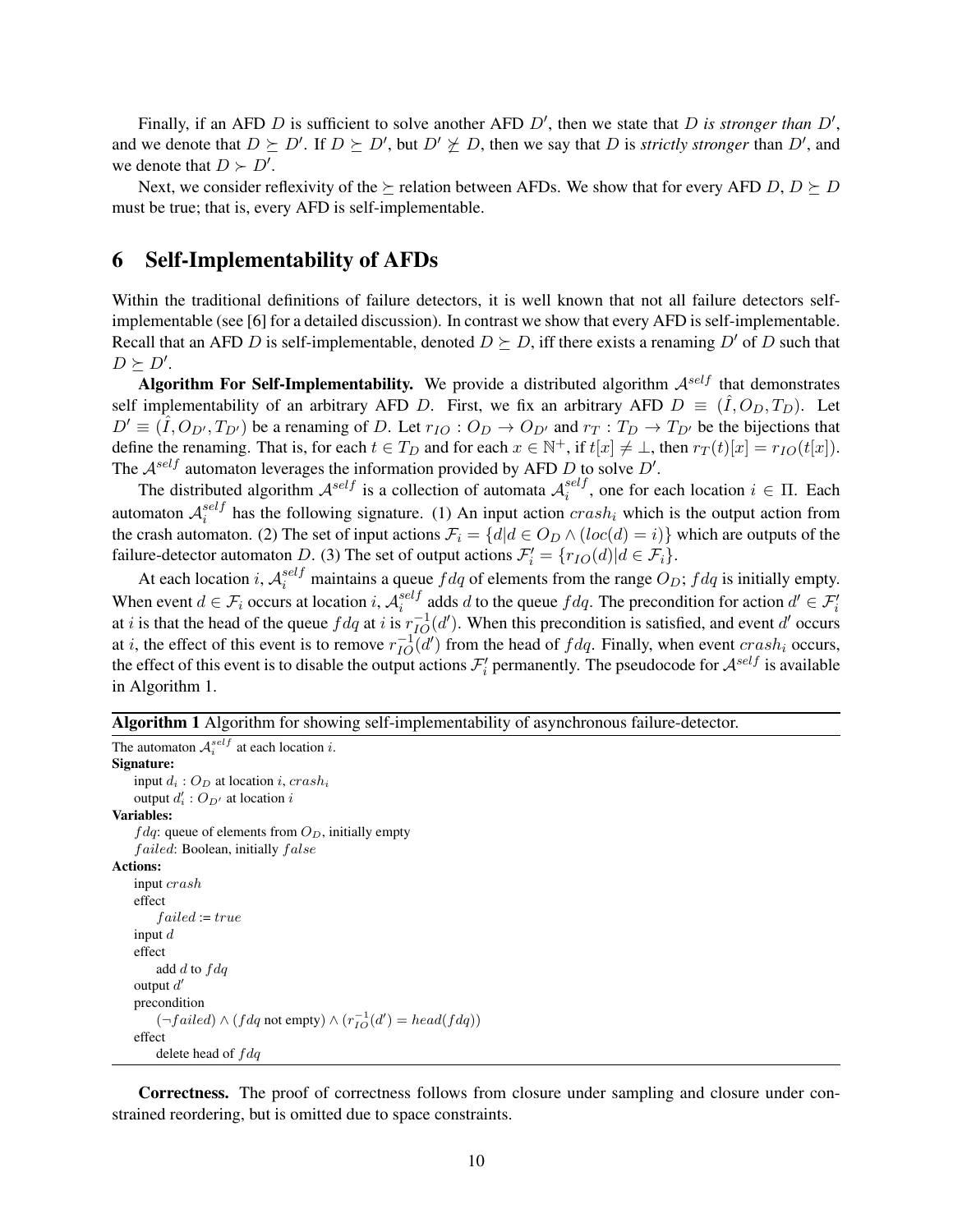**Theorem 2.** *The distributed algorithm*  $A^{self}$  *uses AFD D to solve a renaming of D.* 

From Theorem 2 we have the following as a corollary.

**Corollary 3.** *Every AFD is self-implementable: for every AFD D,*  $D \succeq D$ *.* 

An immediate consequence of Corollary 3 is that we can take the union of the relation  $\succeq$  between distinct AFDs and the  $\succeq$  relation comparing an AFD and claim that the  $\succeq$  relation is transitive. This is captured in the following lemma.

**Lemma 4.** *Given AFDs D, D', and D'', if*  $D \succeq D'$  *and*  $D' \succeq D''$ *, then*  $D \succeq D''$ *.* 

## 7 AFDs and Other Crash Problems

In this section, we explore the relative solvability among AFDs and the consequences of such relative solvability on other crash problems that can be solved using AFDs. Section 7.1 shows that if an AFD  $D'$  is strictly stronger than another AFD  $D$ , then the set of problems that  $D'$  can solve in a given environment is a strict superset of the set of problems solvable by  $D$  in the same environment. Section 7.2 revisits the traditional notion of a *weakest failure detector* for a problem and defines what it means for an AFD to be a *weakest* to solve a crash problem in a given set of environments. We also introduce the notion of an AFD begin *representative* of a problem in a given set of environments. Section 7.3 shows that a large class of problems, which we call *finite problems*, do not have a representative AFD.

### 7.1 Comparing AFDs

Traditionally, as defined in [4], a failure detector  $D$  is stronger than a failure detector  $D'$  if  $D$  is sufficient to solve  $\mathcal{D}'$ . This definition immediately implies that every problem solvable in some environment using  $\mathcal{D}'$  is also solvable in the same environment using  $D$ . However, this definition does not imply the converse; if in every environment every problem solvable using  $\mathcal{D}'$  is also solvable using  $\mathcal{D}$ , then it is not necessarily the case that  $D$  is stronger than  $D'$ .

We demonstrate that in our framework, the converse must also be true; that is, given two AFDs  $D$  and  $D'$ , every crash problem solvable using  $D'$  in a some environment is also solvable using  $D$  in the same environment iff  $D$  is stronger than  $D'$ . This is captured by the following theorem:

**Theorem 5.** For every pair of AFDs D and D',  $D \succeq D'$  iff for every crash problem P, and every environ*ment*  $\mathcal{E}, D' \succeq_{\mathcal{E}} P \rightarrow D \succeq_{\mathcal{E}} P$ .

*Proof.* The proof is immediate for the case where  $D = D'$ . For the remainder of the proof we fix D and D' to be distinct AFDs.

**Claim 1:** Let  $D \succeq D'$ . Fix P to be a crash problem and E to be an environment. If  $D' \succeq_{\mathcal{E}} P$ , then  $D \succeq_{\mathcal{E}} P$ .

*Proof.* Assume  $D' \succeq_{\mathcal{E}} P$ . There exists a distributed algorithm  $A^P$  such that for every fair trace t of the composition of  $\mathcal{A}^P$ , with the crash automaton, the channel automata, and  $\mathcal{E}$ , if  $t|_{\hat{I}\cup O_{D'}} \in T_{D'}$ , then  $t|_{I_P \cup O_P} \in T_P$ .

Since  $D \succeq D'$ , there exists a distributed algorithm  $A^{D'}$  such that for every fair trace t of the composition of  $A^{D'}$  with the crash automaton and the channel automata,  $t|_{\hat{I} \cup O_D} \in T_D \Rightarrow t|_{\hat{I} \cup O_{D'}} \in T_{D'}$ . Let A be a distributed algorithm where each  $A_i$  at location i is obtained by composing  $A_i^P$  and  $A_i^{D'}$ . Let  $T_A$  be the set of all fair traces  $t$  of the composition of  $A$  with the crash automaton and the channel automata such that  $t|_{\hat{I}\cup O_D} \in T_D$ . By the construction of  $\mathcal{A}^{D'}$ , we know that for each such trace  $t, t|_{\hat{I}\cup O_{D'}} \in T_{D'}$ . Then, by the construction of  $\mathcal{A}^P$ , we have that  $t|_{I_P \cup O_P} \in T_P$ , which immediately implies  $D \succeq_{\mathcal{E}} P$ .  $\Box$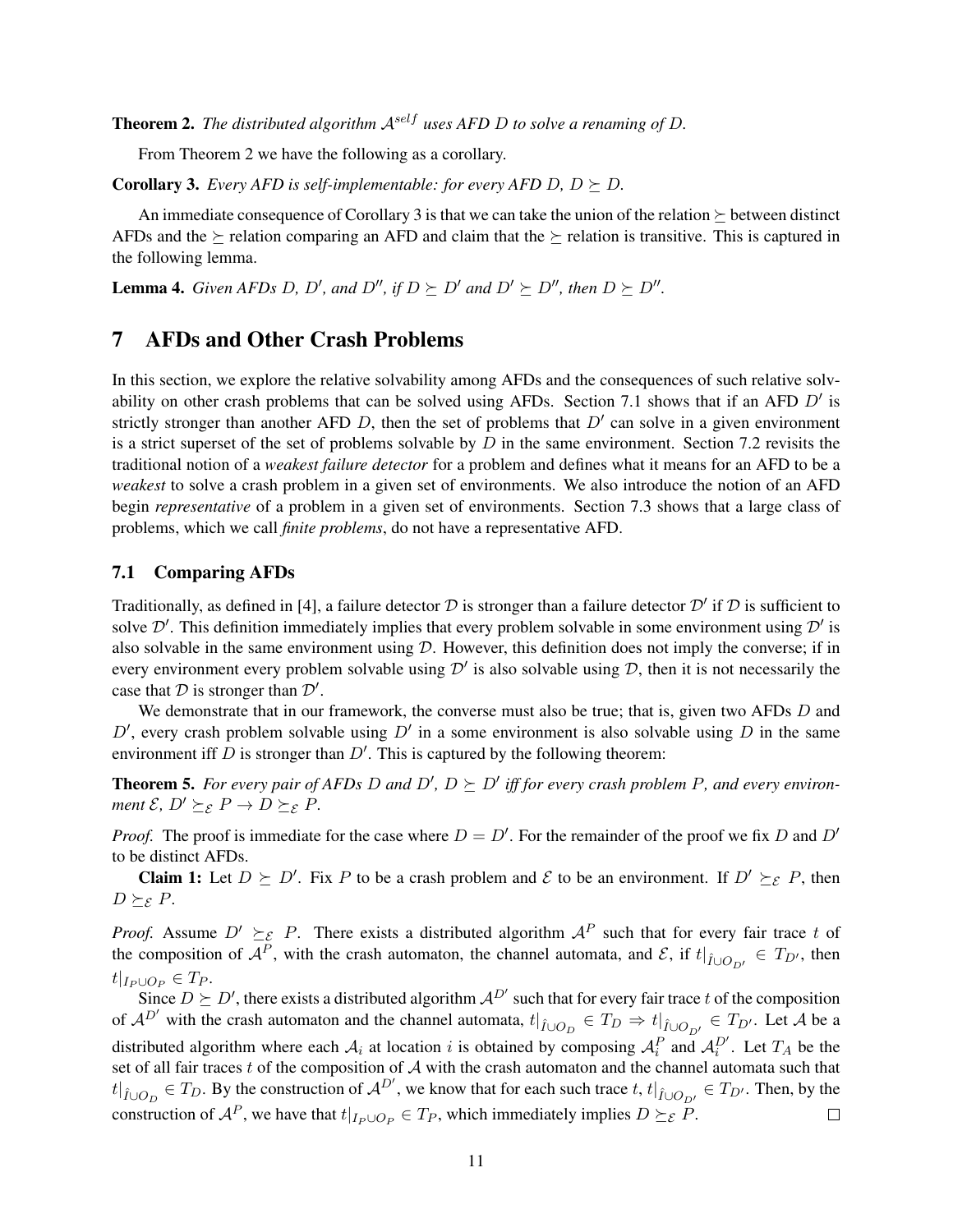**Claim 2:** If, for every crash problem P and every environment  $\mathcal{E}, D' \succeq_{\mathcal{E}} P \to D \succeq_{\mathcal{E}} P$ , then  $D \succeq D'$ .

 $\Box$ 

 $\Box$ 

*Proof.* Suppose  $D' \succeq_{\mathcal{E}} P \to D \succeq_{\mathcal{E}} P$ , for every crash problem P and environment  $\mathcal{E}$ . Specifically,  $D' \succeq D' \rightarrow D \succeq D'$ . Applying Corollary 3, we conclude  $D \succeq D'$ .  $\Box$ 

The theorem follows directly from Claims 1 and 2.

**Corollary 6.** Given two AFDs D and D' where  $D \succ D'$ , there exists a crash problem P and an environment E such that  $D \succeq_{\mathcal{E}} P$ , but  $D' \npreceq_{\mathcal{E}} P$ ; that is, there exists some problem P and an environment E such that D *is sufficient to solve*  $P$  *in*  $\mathcal{E}$ *, but*  $D'$  *is not sufficient to solve*  $P$  *in*  $\mathcal{E}$ *.* 

*Proof.* If  $D \succ D'$ , then  $D' \not\geq D$ . By the contrapositive of Theorem 5, there exists a problem P and an environment  $\mathcal E$  such that  $D \succeq_{\mathcal E} P$  and  $D' \not\succeq_{\mathcal E} P$ .  $\Box$ 

### 7.2 Weakest and Representative AFDs

The issue of weakest failure detectors for problems was originally tackled in [4] in which a failure detector D is defined as a *weakest* to solve a problem  $P$  if the following two conditions are satisfied: (1)  $D$  is sufficient to solve P, and (2) any failure detector  $D'$  that is sufficient to solve P is stronger than D. This definition can be directly translated to our framework as follows.

An AFD D is *weakest* for a crash problem P in an environment  $\mathcal E$  iff (1)  $D \succeq_{\mathcal E} P$  and (2) for every AFD D' such that  $D' \succeq_{\mathcal{E}} P$ ,  $D' \succeq D$ . An AFD D is a *weakest* for a crash problem P in a set of environments  $\widehat{\mathcal{E}}$ iff for every  $\mathcal{E} \in \mathcal{E}, D$  is weakest for P in  $\mathcal{E}.$ 

There have been many results that demonstrate weakest failure detectors for various problems. The proof techniques used to demonstrate these results have been of two distinct styles. The first proof technique was first proposed in [4] and is as follows. To show that  $D_P$ , which is sufficient to solve P, is the weakest failure detector to solve problem  $P$  it considers an arbitrary failure detector  $D$  that is sufficient to solve the problem P using an algorithm  $\mathcal A$ . It then constructs a distributed algorithm that exchanges the failure detector  $D$ 's outputs and then continually simulates runs of  $A$  using the set of D's outputs available so far. From these simulations, an admissible output for  $D<sub>P</sub>$  is extracted. This proof technique has been used to determine a weakest failure detector for the so-called one-shot problems such as consensus [4] and k-set consensus[11].

The second proof technique is simpler and follows from mutual reducibility. To show that  $D<sub>P</sub>$ , which is sufficient to solve P, is the weakest failure detector to solve problem  $P$ , it uses a solution to P as a 'black box' to design a distributed algorithm whose outputs satisfy  $D<sub>P</sub>$ . This proof technique has been used to determine a weakest failure detector for long-lived problems such as mutual exclusion [9, 2], contention managers [12], and dining philosophers [22].

A natural question is, "does the mutual-reducibility based proof technique work for determining weakest failure detectors for one-shot problems?" We answer this question negatively by introducing the notion of a representative AFD.

**Representative AFD.** Informally, an AFD is representative of a crash problem if the AFD can be used to solve the crash problem and conversely, a solution to the problem can be used to solve (or implement) the AFD.

Formally, an AFD D is *representative* of a problem P in an environment  $\mathcal E$  iff  $D \succeq_{\mathcal E} P$  and  $P \succeq D$ . An AFD D is *representative* of problem P in a set of environments  $\hat{\mathcal{E}}$  iff for every environment  $\mathcal{E} \in \hat{\mathcal{E}}$ , D is representative of  $P$  in  $\mathcal{E}$ .

Observe that if an AFD D is representative of a crash problem P in  $\hat{\mathcal{E}}$ , then D is also a weakest AFD to solve P in  $\hat{\mathcal{E}}$ . However, the converse need not be true. Specifically if D is a weakest AFD to solve problem P in  $\widehat{\mathcal{E}}$ , it is not necessary for D to be representative of P in  $\widehat{\mathcal{E}}$ .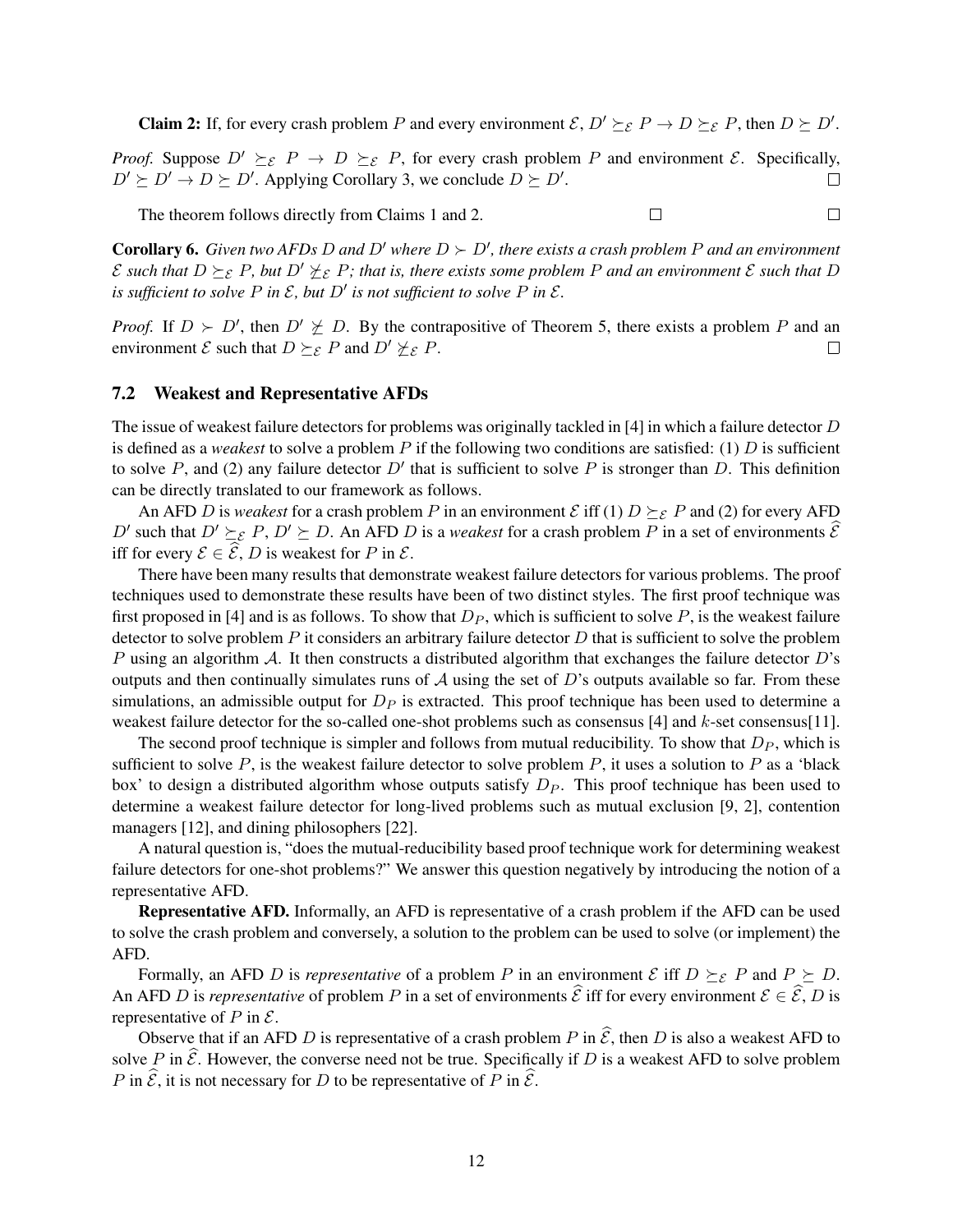In particular, we highlight that the weakest failure detector results in [23, 22, 13] establish that the eventually perfect failure detector is representative for eventually fair schedulers, dining under eventual weak exclusion, and boosting obstruction-freedom to wait-freedom, respectively.

Next, we show that a large class of problems (which we call finite problems) do not have a representative failure detector despite having a weakest failure detector.

### 7.3 Finite Problems and Representative AFDs

In this subsection we define the notion of a finite problem, which captures what is often referred to as oneshot problems. Informally speaking, finite problems are those that have a bounded number of interactions with the environment. Examples of finite problems include consensus, leader election, terminating reliable broadcast, and k-set agreement. Examples of problems that are not finite problems include mutual exclusion, Dining Philosophers, synchronizers, and other long-lived problems.

Before we define finite problems we need some auxiliary definitions. A problem P is *crash independent* if, for every finite prefix  $t_{pre}$  of a trace  $t \in T_P$ ,  $t_{pre}|_{I_P \cup O_P \setminus \hat{I}}$  is a finite prefix of some  $t' \in T_P$  such that  $t'|_{\hat{I}}$ is empty. In other words, for every prefix  $t_{pre}$  of every trace  $t \in T_P$ , the subsequence of  $t_{pre}$  consisting of exactly the non-crash events is a prefix of some crash-free trace in  $T_P$ . For each  $t \in T_P$ , let  $len(t)$  denote the length of the subsequence of t that consists of all non-crash events. A problem P has *bounded length* if there exists a  $b_P \in \mathbb{N}^+$  such that, for every  $t \in T_P$ ,  $len(t) \leq b_P$ .

If a problem P is crash independent and has bounded length we say that P is a *finite problem*.

Before we state the main theorem of this section, recall that an *unsolvable problem* is one that cannot be solved in a purely asynchronous system (i.e. without failure detectors).

**Theorem 7.** If P is a finite problem that is unsolvable in an environment  $\mathcal E$  then P does not have a repre*sentative AFD in* E*.*

**Proof sketch.** Suppose by contradiction that  $P$  is a finite problem that is unsolvable in an environment  $\mathcal E$ , and some AFD D is representative of P in  $\mathcal E$ . Therefore, there exists a distributed algorithm  $A^P$  that uses P to solve D, and conversely there exists a distributed algorithm  $A^D$  which uses D to solve P in  $\mathcal E$ . First we state the following lemma.

**Lemma 8.** *There exists a crash-free finite execution*  $\alpha_{ref}$  *(and its trace*  $t_{ref}$ *) of the composition of*  $A^P$  *with the crash automaton and the channel automaton where the following is true.* (1)  $t_{ref}|_{I_p \cup O_P} \in T_P$ . (2) *There are no messages in transit in the final state of*  $\alpha_{ref}$ . (3) For every fair execution  $\alpha'$  that extends  $\alpha_{ref}$ , *the suffix of*  $\alpha'$  *following*  $\alpha_{ref}$  *has no events in*  $I_P \cup O_P \setminus \hat{I}$ *.* 

Before proving Lemma 8, we show why it implies the theorem. From Lemma 8 and the crash independence of P, it follows that for any fair execution  $\alpha'$  (and its associated trace t') of the composition of  $A^P$ with the crash automaton and the channel automata that extends  $\alpha_{ref}$  is such that  $t'|_{I_P \cup O_P} \in T_P$ . Since  $A^P$ solves D using P we have that  $t'|_{I_D \cup O_D} \in T_D$ .

For each  $i \in \Pi$ , let  $s_i$  be the state of process automaton at i at the end of  $\alpha_{ref}$  and let  $f_i$  denote the sequence of events from  $O_D$  at location i in  $\alpha_{ref}$ . Next, we describe a distributed algorithm A' which, in every fair execution, guarantees that each process i will first output the sequence  $f_i$  and then behave as  $A^P$ would behave when starting at state  $s_i$ .

The distributed algorithm A' is identical to  $A^P$  except in the following ways at each  $i \in \Pi$ . (1)  $A'_i$  has an additional variable  $fdq_i$  that is a queue of failure-detector outputs and its initial value is  $f_i$ . (2) The initial values of all other variables in  $A'_i$  corresponds to the state  $s_i$ . (3) For every output action  $a_i \in O_D$  at i,  $A'_i$ has two actions  $int(a_i)$  and  $a_i$ : (a)  $int(a_i)$  is an internal action whose associated state transitions are the same as action  $a_i$  in  $A_i^P$  except that, additionally,  $int(a_i)$  enqueues the element  $a_i$  to  $fdq_i$ . (b)  $a_i$  is enabled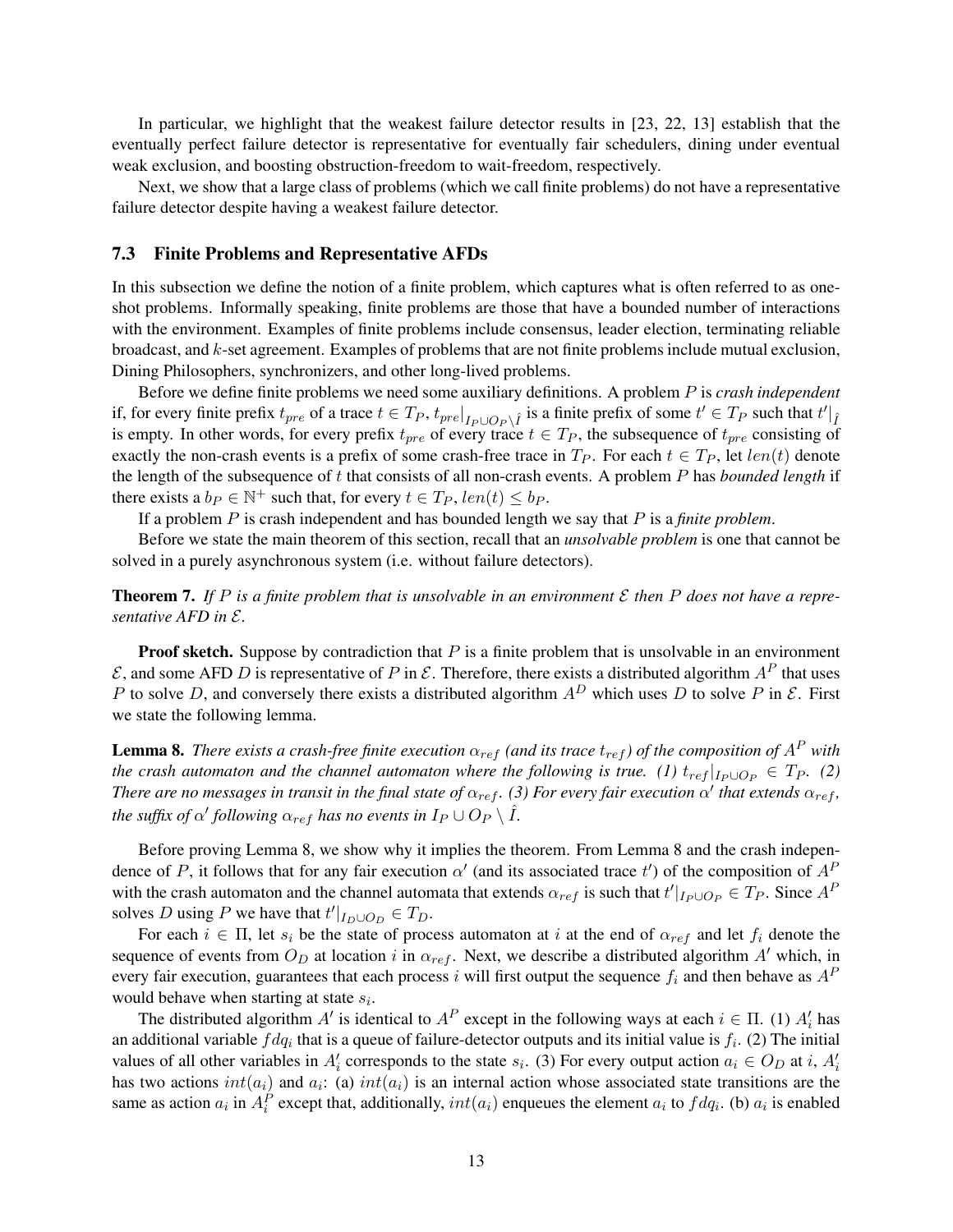when element  $a_i$  is at the head of  $fdq_i$ . The effect of  $a_i$  is to delete the element  $a_i$  from the head of  $fdq_i$ . (4)  $A'_i$  does not contain any action from  $I_P \cup O_P \setminus \hat{I}$ .

By construction and the FIFO property of the queues in  $A'$  we have the following lemma (proof omitted).

**Lemma 9.** For every fair execution  $\alpha$  (and its trace t) of the composition of A' with the crash automaton, *and the channel automata there exists a fair execution*  $\alpha_{AP}$  *(and its trace*  $t_{AP}$ *) of the composition of*  $A^P$ *with the crash automaton, and the channel automata where the following is true.* (1)  $t_{A}P|_{I_P \cup O_P} \in T_P$ . (2)  $\alpha_{ref}$  is a prefix of  $\alpha_{A^P}$ . (3)  $t|_{\hat{I}\cup O_D}$  is constrained reordering of a sampling of  $t_{A^P}|_{\hat{I}\cup O_D}$ .

Lemma 9 implies that any fair execution  $\alpha$  of A' composed with the channel automata and the crash automaton produces a trace t such that  $t|_{I_D \cup O_D} \in T_D$ , and therefore A' solves D. Therefore, by composing  $A_i'$  and  $A_i^P$  (and their respective channel automata) at each location i, we obtain a distributed algorithm that solves P in  $\mathcal E$ ; that is, P is solvable in  $\mathcal E$ . But this contradicts the assumption that P is unsolvable in  $\mathcal E$ , which completes the proof of Theorem 7.  $\Box$ 

**Proof of Lemma 8.** Let  $\sigma$  be the set of all fair executions of the composition of  $A^P$  with the crash automaton and the channel automata such that for any trace t produced by an execution in  $\sigma$  it is true that  $t|_{I_P\cup O_P}\in T_P$ . Let  $\alpha_{max}$  be an execution in  $\sigma$  which produces the trace  $t_{max}$  that maximizes  $len(t_{max}|_{I_P\cup O_P})$ .

Let  $\alpha_{s,pre}$  be the shortest prefix of the execution  $\alpha_{max}$  which contains all events of  $I_P \cup O_P$ . Since P is bounded length it follows that such a prefix exists and is finite, and furthermore, any extension of  $\alpha_{s,pre}$ does not include any events from  $I_P \cup \overline{O_P} \setminus \hat{I}$  because  $len(t_{max}|_{I_P \cup O_P})$  is maximal. We extend  $\alpha_{s,pre}$  to another finite execution  $\alpha_{pre}$  by appending *receive* events for every message that is in transit at the end of  $\alpha_{s,pre}$  such so that no message is in transit (and the channels are 'quiescent') at the end of  $\alpha_{pre}$ 

Let  $\Pi_C$  be the set of crashed locations in  $\alpha_{pre}$ , and observe that by assumption after the first  $crash_i$  event in  $\alpha_{pre}$ , proc(i) does not perform any outputs in  $\alpha_{pre}$ . Let  $\alpha_{ref}$  be identical to  $\alpha_{pre}$  except that all crash events have been removed. For a location  $i \notin \Pi_C$  the executions  $\alpha_{pre}$  and  $\alpha_{ref}$  are indistinguishable, and therefore  $proc(i)$  must produce the same output in both executions. For a location  $i \in \Pi_C$  the executions  $\alpha_{pre}$  and  $\alpha_{ref}$  are indistinguishable up to where the first event  $crash_i$  occurs in  $\alpha_{pre}$ , and after that point there is no other output at i in  $\alpha_{pre}$ ; therefore  $proc(i)$  must produce the same output in both executions. Thus,  $\alpha_{ref}$  is a finite crash-free execution satisfying the lemma.  $\Box$ 

## 8 Weakest AFD for Consensus

In a seminal result [4], Chandra et. al. established that  $\Omega$  is a weakest failure detector to solve crash-tolerant binary consensus. Recasting the arguments from [4] in our modeling framework yields a simpler proof. The proof is split into two parts, which we discuss separately.

In the first part, as in [4], we construct a tree of possible executions of an AFD-based solution to consensus. However, in [4], each edge of such a tree corresponds to a single event whereas in our framework, each edge corresponds to a task, which represents a collection of events. This allows us to reduce the number of cases we must analyze. Specifically, we look for transitions from a bivalent to a monovalent execution.<sup>2</sup> Furthermore, the proof in [4] considers a forest of executions, where each tree in the forest corresponds to a single configuration of the inputs to consensus. In contrast, our framework treats inputs for consensus as events that are performed by the environment automaton. Therefore, we need to analyze only a single tree of executions. These, two factors simplify the analysis of AFD-based consensus significantly and yield the following (paraphrased) claim, which may be of independent interest.

<sup>&</sup>lt;sup>2</sup>Briefly, an execution of the system is v-valent (where v is either 0 or 1) if the only possible decision at each location, in the execution or any fair extension of the execution, is v. A v-valent execution is monovalent. If an execution is not monovalent, then it is bivalent.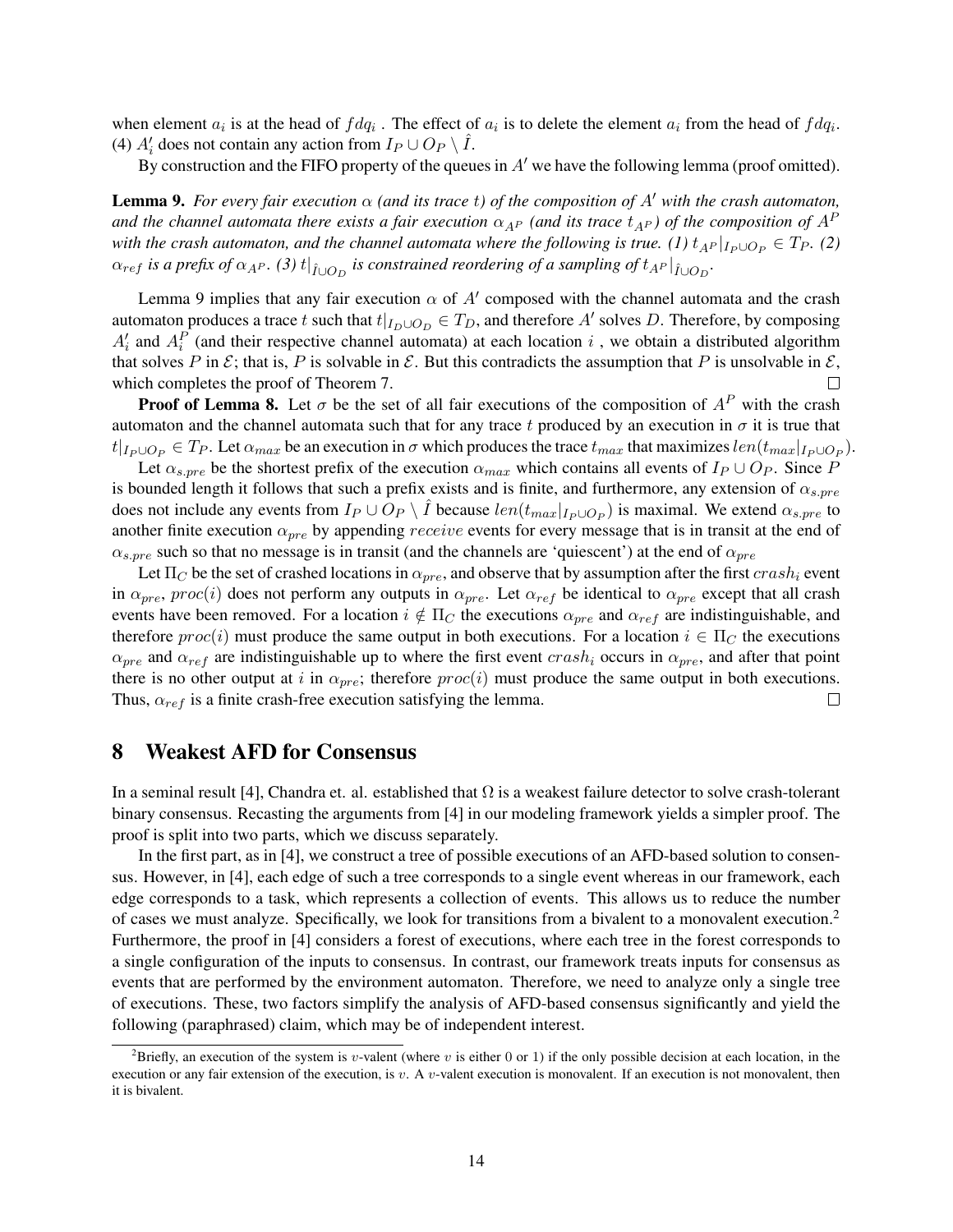Claim. *In the tree of all possible executions of a system solving consensus using an AFD, the events responsible for the transition from a bivalent to a monovalent execution occur at a live location.*

In the second part, we use the above claim to show that  $\Omega$  is a weakest AFD to solve consensus. The arguments are similar to the ones in [4], but simplified by the above claim.

As in [4], we present a distributed algorithm  $A^{\Omega}$  that receives the outputs from the AFD D (which is sufficient to solve consensus) and solves  $\Omega$ . The process automata exchange the AFD outputs among themselves. Based on their current knowledge of the AFD outputs at various locations,  $A_i^{\Omega}$  at each location i continually determines a finite "canonical" FD sequence, denoted  $t_i$ , which is a prefix of some sequence in  $T_D$ . Furthermore, as the execution proceeds,  $A_i^{\Omega}$  at each location *i* obtains increasingly longer sequences of AFD outputs from other locations. Thus, at each live location i,  $A_i^{\Omega}$  constructs increasingly longer canonical FD sequences  $t_i$ . Eventually,  $t_i$  at all live locations i converge to a common sequence  $t_{ref} \in T_D$ . Furthermore, for every finite prefix  $t_{pre}$  of  $t_{ref}$ , eventually and permanently, the sequences  $t_i$  at live locations i are extensions of  $t_{pre}$ .

Periodically, at each location i,  $A_i^{\Omega}$  uses its canonical sequence  $t_i$  to construct a finite tree of executions of depth  $d_i$ , where  $d_i$  is the length of  $t_i$ . From this tree, it determines the "earliest" transition from a bivalent execution to a monovalent execution of consensus. The location of the process associated with this transition is provided as the output of  $\Omega$  at i. Note that the earliest such transition in the tree of executions is determined uniquely by the nodes within some finite depth (say) d of the tree. Let  $t_{pre,d}$  be the prefix of  $t_{ref}$  of length d. Eventually and permanently, the canonical sequences  $t_i$  at all live locations i are extensions of  $t_{pre.d.}$  Therefore, eventually and permanently,  $A_i^{\Omega}$  at every live location *i* determines the same "earliest" transition from a bivalent execution to a monovalent execution of consensus. From the claim established in the first part, we know that the events responsible for the "earliest" transition from a bivalent to a univalent execution occur at a some live location (say) *l*. Therefore, eventually and permanently,  $A_i^{\Omega}$  at every live location i provides a common correct location l as the output of the  $\Omega$ . Thus  $A^{\Omega}$  implements the  $\Omega$  using D. Thus, we show that  $\Omega$  is a weakest AFD for consensus.

## 9 Discussion

Query-Based Failure Detectors. Our framework models failure detectors as crash problems that interact with process automata unilaterally. In contrast, many traditional models of failure detectors employ a querybased interaction [4, 17]. Since the inputs to AFDs are only the crash events, the information provided by AFDs can only be about process crashes. In contrast, query-based failure detectors receive inputs from the crash events and the process automata. The inputs from process automata may "leak" information about other events in the system to the failure detectors We illustrate the ability of query-based failure detectors to provide such additional information with the following example.

Applying Theorem 7 we know that consensus does not have a representative AFD. However, if we consider the universe of query-based failure detectors, we see that consensus has a representative querybased failure detector, which we call a *participant failure detector*. A participant failure detector outputs the same location ID to all queries at all times and guarantees that the process automaton whose associated ID is output has queried the failure detector at least once.

It is easy to see how we can solve consensus using the participant failure detector. Each process automaton sends its proposal to all the process automata before querying the failure detector. The output of the failure detector must be a location whose process automaton has already sent its proposal to all the process automata. Therefore, each process automaton simply waits to receive the proposal from the process automaton whose associated location ID is output by the failure detector and then decide on that proposal.

Solving participant failure detector from a solution to consensus is also straightforward. The failure detector implementation is as follows. Upon receiving a query, the process automaton inputs its location ID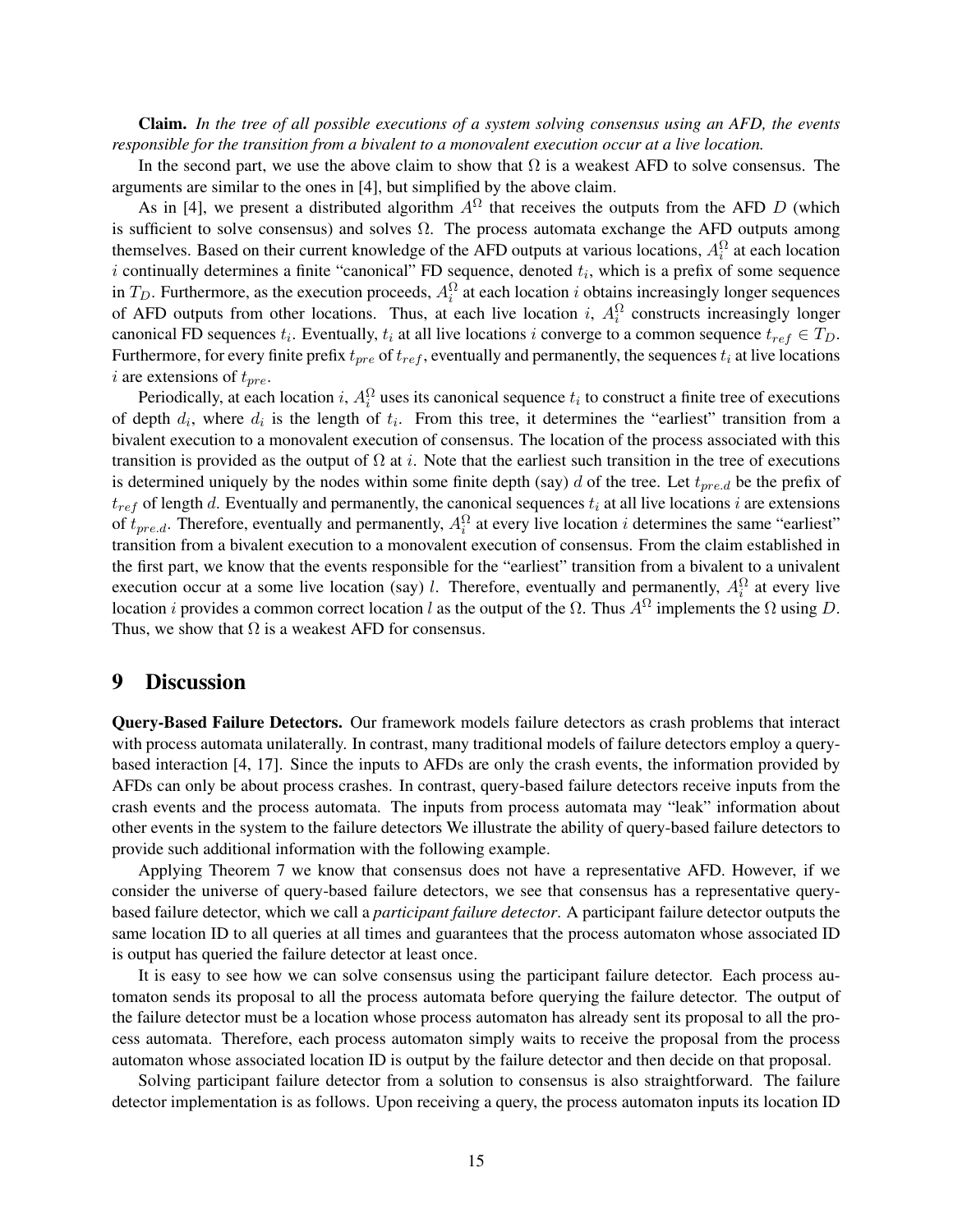as the proposal to the solution to consensus. Eventually, the consensus solution decides on some proposed location ID, and therefore, the ID of some location whose process automaton queried the failure detector implementation. In response to all queries, the implementation returns the location ID decided by the consensus solution.

Thus, we see that query-based failure detectors may provide information about events other than crashes. Furthermore, unlike representative failure detectors, a representative query-based failure detector for some problem  $P$  is not guaranteed to be a weakest failure detector for problem  $P$ . In conclusion, we argue that unilateral interaction for failure detectors is more reasonable than a query-based interaction.

Future Work. Our work introduces AFDs, but the larger impact of AFD-based framework on the existing results from traditional failure-detector theory needs to be assessed. The exact set of failure detectors than can be specified as AFDs remains to determined. It remains to be seen if weakest failure detectors for various problems are specifiable as AFDs, and if not, then the weakest AFDs to solve these problems are yet to be determined. We are yet to investigate if the results in [17] hold true for AFDs and if every problem (as defined in [17]) has a weakest AFD. The exact characterization of problems that have a representative AFD and the problems that do not have a representative AFD is unknown.

## 10 Acknowledgments

This work is supported in part by NSF Award Numbers CCF-0726514, CCF-0937274, and CNS-1035199, and AFOSR Award Number FA9550-08-1-0159. This work is also partially supported by Center for Science of Information (CSoI), an NSF Science and Technology Center, under grant agreement CCF-0939370.

## References

- [1] M. K. Aguilera, S. Toueg, and B. Deianov. Revisiting the weakest failure detector for uniform reliable broadcast. In *Proc. of 13th International Symposium on Distributed Computing*, pages 19–34, 1999.
- [2] V. Bhatt, N. Christman, and P. Jayanti. Extracting quorum failure detectors. In *Proc. of 28th ACM symposium on Principles of distributed computing*, pages 73–82, 2009.
- [3] V. Bhatt and P. Jayanti. On the existence of weakest failure detectors for mutual exclusion and kexclusion. In *Proc. of the* 23*rd International Symposium on Distributed Computing*, pages 311–325, 2009.
- [4] T. D. Chandra, V. Hadzilacos, and S. Toueg. The weakest failure detector for solving consensus. *Journal of the ACM*, pages 685–722, 1996.
- [5] T. D. Chandra and S. Toueg. Unreliable failure detectors for reliable distributed systems. *J. ACM*, 43(2):225–267, 1996.
- [6] B. Charron-Bost, M. Hutle, and J. Widder. In search of lost time. *Information Processing Letters*, 2010.
- [7] C. Delporte-Gallet, H. Fauconnier, and R. Guerraoui. A realistic look at failure detectors. In *Proc. of International Conference on Dependable Systems and Networks*, pages 345–353, 2002.
- [8] C. Delporte-Gallet, H. Fauconnier, R. Guerraoui, V. Hadzilacos, P. Kouznetsov, and S. Toueg. The weakest failure detectors to solve certain fundamental problems in distributed computing. In *Proc. of 23rd ACM Symposium on Principles of Distributed Computing*, pages 338–346, 2004.